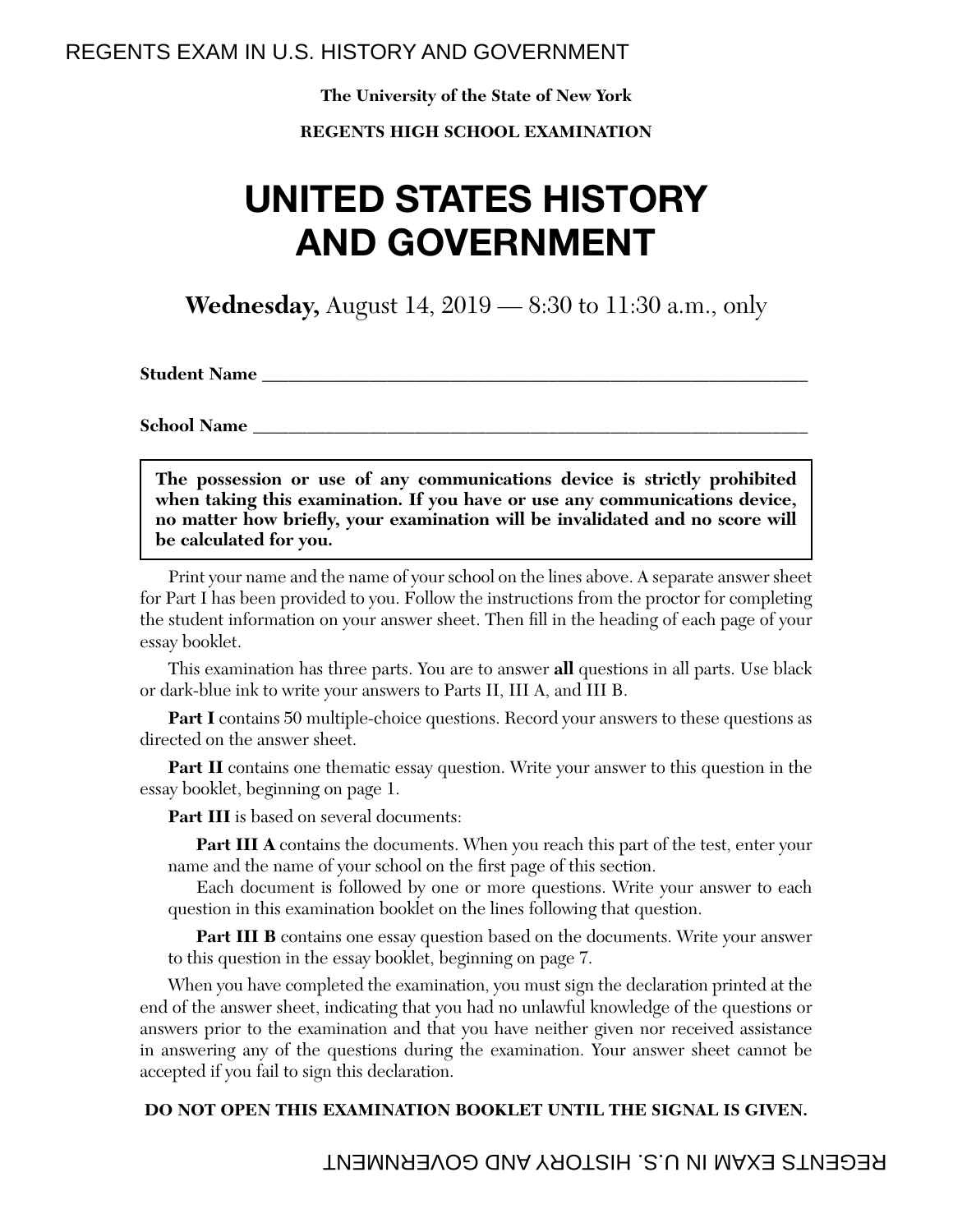#### **Part I**

#### **Answer all questions in this part.**

*Directions* (1–50): For each statement or question, record on your separate answer sheet the *number* of the word or expression that, of those given, best completes the statement or answers the question.

- 1 Which geographic features contributed to the economic development of the plantation system in the South?
	- (1) rocky soil and deep harbors
	- (2) short rivers and many waterfalls
	- (3) rich soil and warm climate
	- (4) high mountains and numerous rivers
- 2 The slogan "no taxation without representation" was first used by Americans to protest Britain's
	- (1) policy of salutary neglect
	- (2) issuance of the Proclamation of 1763
	- (3) passage of the Coercive Acts
	- (4) attempts to raise revenue through the Stamp Act
- 3 Weaknesses in the central government under the Articles of Confederation exposed by Shays' Rebellion contributed directly to the
	- (1) signing of the Declaration of Independence
	- (2) creation of the United States Constitution
	- (3) development of a policy of neutrality
	- (4) passage of the Northwest Ordinance
- 4 A central issue in the debate between Federalists and Antifederalists over the ratification of the United States Constitution was the
	- (1) power of judicial review being granted to the judicial branch
	- (2) threat posed by a strong central government to the rights of citizens
	- (3) role of the president as commander in chief of the armed forces
	- (4) danger of unrestricted interstate commerce
- 5 During the 1790s, which factor best explains why the United States was able to stay out of foreign conflicts?
	- (1) Europe depended on farm products from the United States.
	- (2) The United States had announced the Monroe Doctrine.
	- (3) France and Great Britain agreed to end colonialism.
	- (4) The Atlantic Ocean helped the United States remain isolated from foreign threats.
- 6 Which statement describes an effect of the Louisiana Purchase (1803)?
	- (1) The size of the United States was doubled.
	- $(2)$  The boundary with Mexico was finally established.
	- (3) The Northwest Territory became part of the United States.
	- (4) The Mississippi River became the western boundary of the United States.
- 7 Many New England citizens opposed United States participation in the War of 1812 because they
	- (1) feared a Russian invasion in the Northwest
	- (2) worried that France might try to regain Canada
	- (3) resented disruption of their trade with England
	- (4) resisted the extension of slavery into western territories
- 8 The protection against double jeopardy and the right to a speedy trial are evidence that the United States Constitution supports the principle of
	- (1) eminent domain
	- (2) due process of law
	- (3) representative democracy
	- (4) reserved powers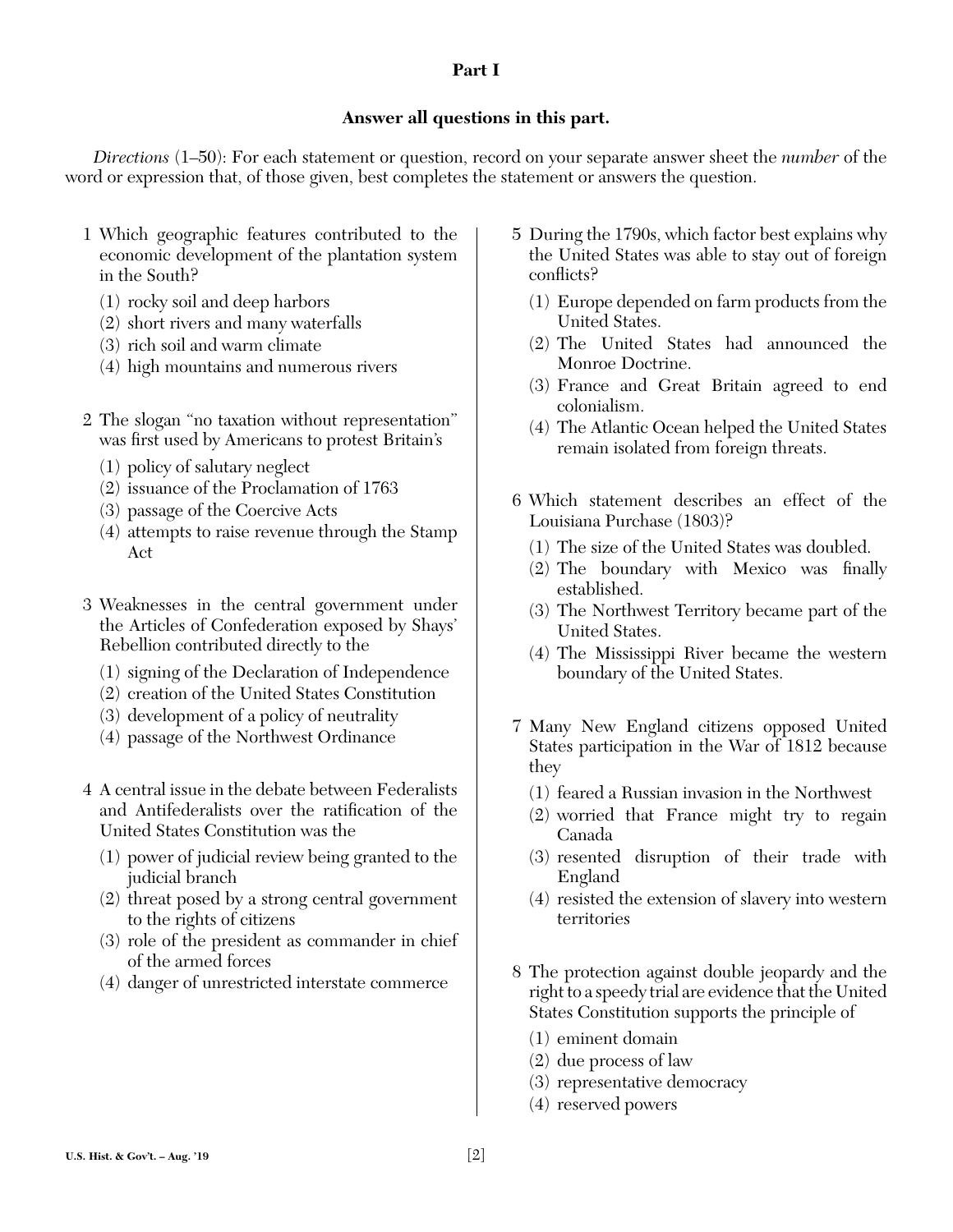- 9 During the early 1800s, advances in democratic government included
	- (1) eliminating property ownership as a voting requirement
	- (2) ending the role of the electoral college
	- (3) increasing education and religious requirements for voting
	- (4) giving states the right to secede from the Union
- 10 One reason abolitionists were unpopular with many Northerners from the 1830s to 1860 was because the abolitionists
	- (1) favored the growth of slavery
	- (2) encouraged the annexation of Texas
	- (3) advocated views that increased tensions with the South
	- (4) supported the Fugitive Slave Law
- 11 The Compromise of 1850 was an attempt to resolve issues related to
	- (1) the protection and spread of slavery
	- (2) boundary disputes between the United States and Britain over the Oregon Country
	- (3) relations with the Native American Indians of the Great Plains
	- (4) the role of the federal government in industrial development
- 12 One reason the decision in *Dred Scott* v. *Sanford*  (1857) was so controversial is that it
	- (1) strengthened the idea of popular sovereignty
	- (2) gave enslaved persons full citizenship
	- (3) ruled that Congress had no power to limit slavery in the territories
	- (4) supported Harriet Beecher Stowe's point of view in *Uncle Tom's Cabin*
- 13 When Andrew Carnegie stated, "The man who dies rich, dies disgraced," he was supporting
	- (1) consumer credit (3) Social Darwinism
	- $(2)$  charitable giving  $(4)$  antitrust legislation

Base your answer to question 14 on the chart below and on your knowledge of social studies.

# **Buffalo Population: 1800 to 1895**

| Date | <b>Population</b> |
|------|-------------------|
| 1800 | 40,000,000        |
| 1850 | 20,000,000        |
| 1865 | 15,000,000        |
| 1870 | 14,000,000        |
| 1875 | 1,000,000         |
| 1880 | 395,000           |
| 1885 | 20,000            |
| 1889 | 1,091             |
| 1895 | Less than 1,000   |

Source: U.S. Department of Interior (adapted)

- 14 A major impact of the trend shown on the chart was that
	- (1) frontier trading posts became more prosperous
	- (2) Plains Indians lost their main source of food, shelter, and clothing
	- (3) reservations were relocated closer to buffalo migration routes
	- (4) white settlers became dependent on buffalo products
- 15 "A government's primary role is to provide a favorable atmosphere for business, including a stable currency, hands-off regulation, and domestic order."

A supporter of this idea would most likely favor

- (1) establishing consumer protection laws
- (2) securing collective-bargaining rights
- (3) levying high taxes on business
- (4) following laissez-faire economics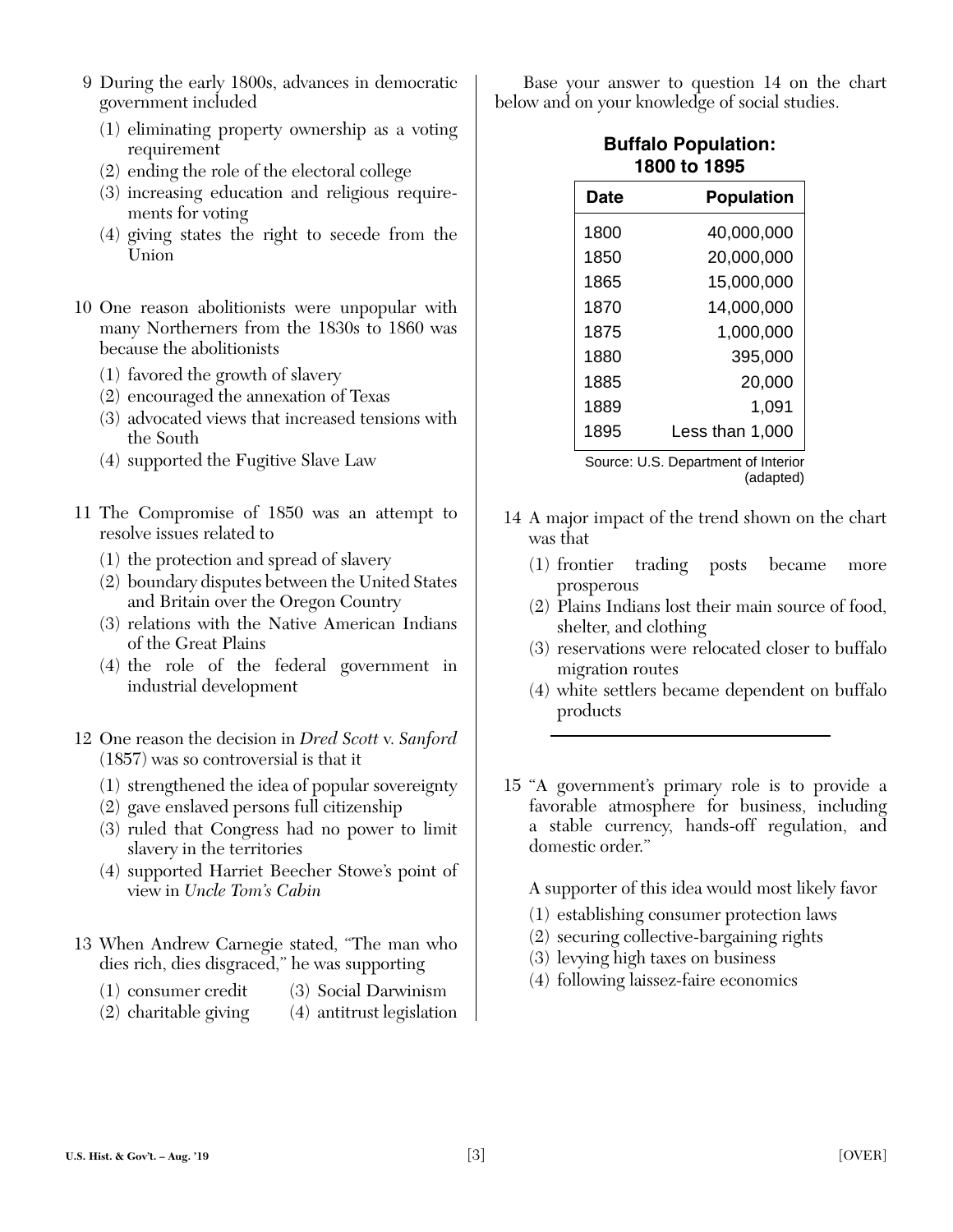Base your answer to question 16 on the photograph below and on your knowledge of social studies.



Source: Solomon Butcher, 1886

- 16 Which act of Congress most directly contributed to the situation shown in this photo?
	-
	-
	- (1) the Homestead Act (3) the purchase of Alaska
	- (2) the Sherman Antitrust Act (4) the Interstate Commerce Act

Base your answer to question 17 on the passage below and on your knowledge of social studies.

. . .We think the enforced separation of the races, as applied to the internal commerce of the State, neither abridges the privileges or immunities of the colored man, deprives him of his property without due process of law, nor denies him the equal protection of the laws within the meaning of the Fourteenth Amendment . . .

- 17 Which Supreme Court decision is reflected in this passage?
	- (1) *Wabash, St. Louis & Pacifi c R.R.* v. *Illinois*  (1886)
	- (2) *United States* v. *E. C. Knight Co.* (1895)
	- (3) *In Re Debs* (1895)
	- (4) *Plessy* v. *Ferguson* (1896)
- 
- 18 In the late 1800s, one reason labor unions
	- struggled to gain support was because
	- (1) employers could easily replace striking employees
	- (2) the wages of industrial laborers were high
	- (3) government-funded public-works jobs were readily available
	- (4) corporations ended the use of court injunctions
- 19 Which term is most closely associated with the start of the Spanish-American War?
	-
	- (1) socialism (3) yellow journalism
	- (2) populism (4) isolationism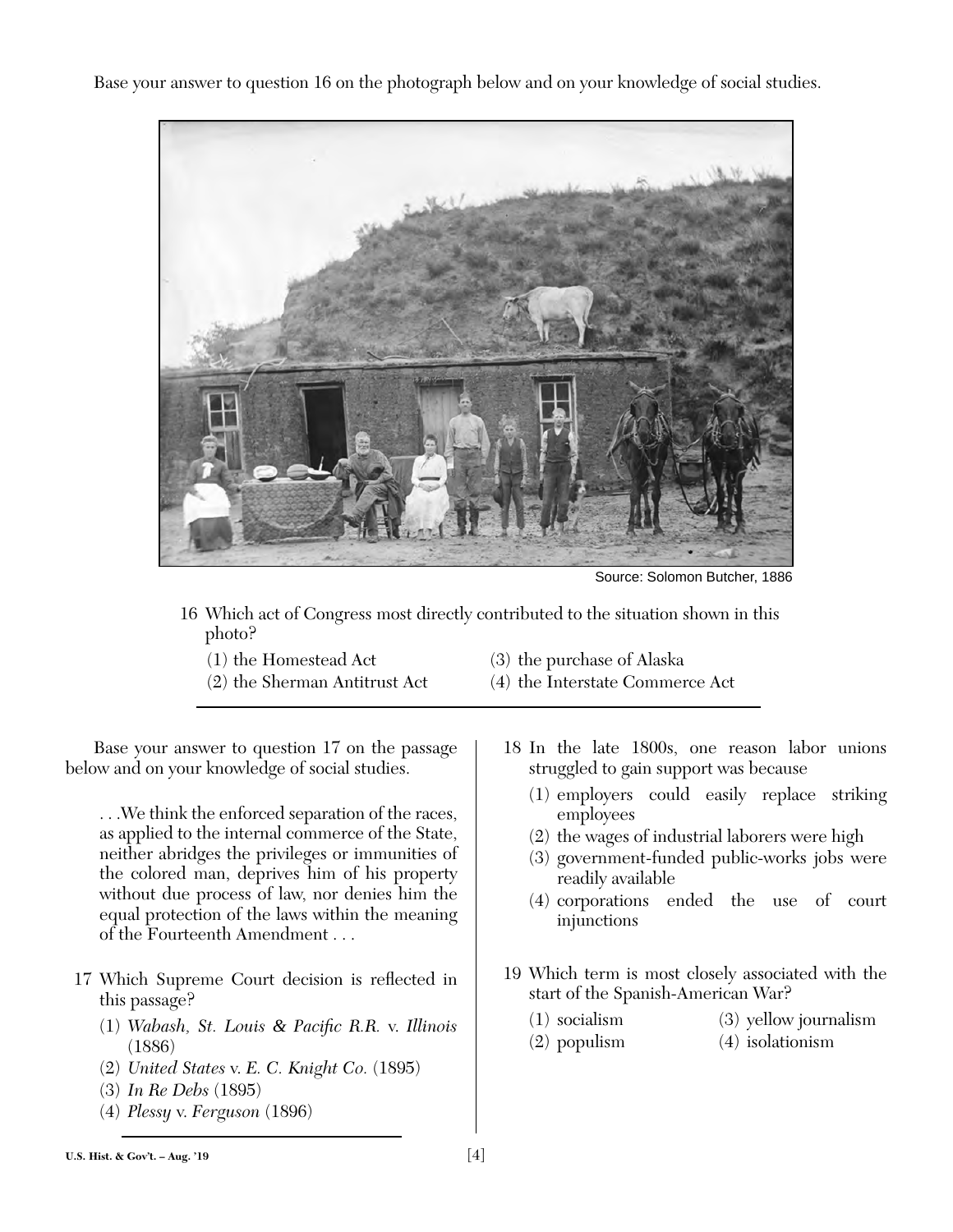Base your answer to question 20 on the cartoon below and on your knowledge of social studies.



**The Appearance of the New Party in the Political Field**

Source: W. A. Carson, Utica Saturday Globe, 1912 (adapted)

- 20 What is the main idea of this 1912 cartoon?
	- (1) The Democratic Party is losing support.
	- (2) Republicans outnumber Democrats in the United States.
	- (3) The political process has no room for more than two parties.
	- (4) A third political party can threaten the two major parties.
- 21 In the late 1800s, the major goal of United States policy in both the annexation of Hawaii and the acquisition of the Philippines was to
	- (1) obtain coaling stations and seaports for United States ships
	- $(2)$  expand United States fishing rights in international waters
	- $(3)$  limit the spread of Japanese influence
	- (4) protect the area around the Panama Canal
- 22 **"Income Tax Amendment Passes" "Congress Enacts Federal Reserve Act" "Pure Food and Drug Act Passed by Congress"**

 Which reform movement supported the actions described by these headlines?

- (1) Progressive (3) labor
- (2) Prohibition (4) conservation
- 23 In his war message to Congress, President Woodrow Wilson urged the United States to enter World War I in order to
	- (1) protect the empires of European countries
	- (2) create a new world government
	- (3) make the world safe for democracy
	- (4) stop a British attack on the United States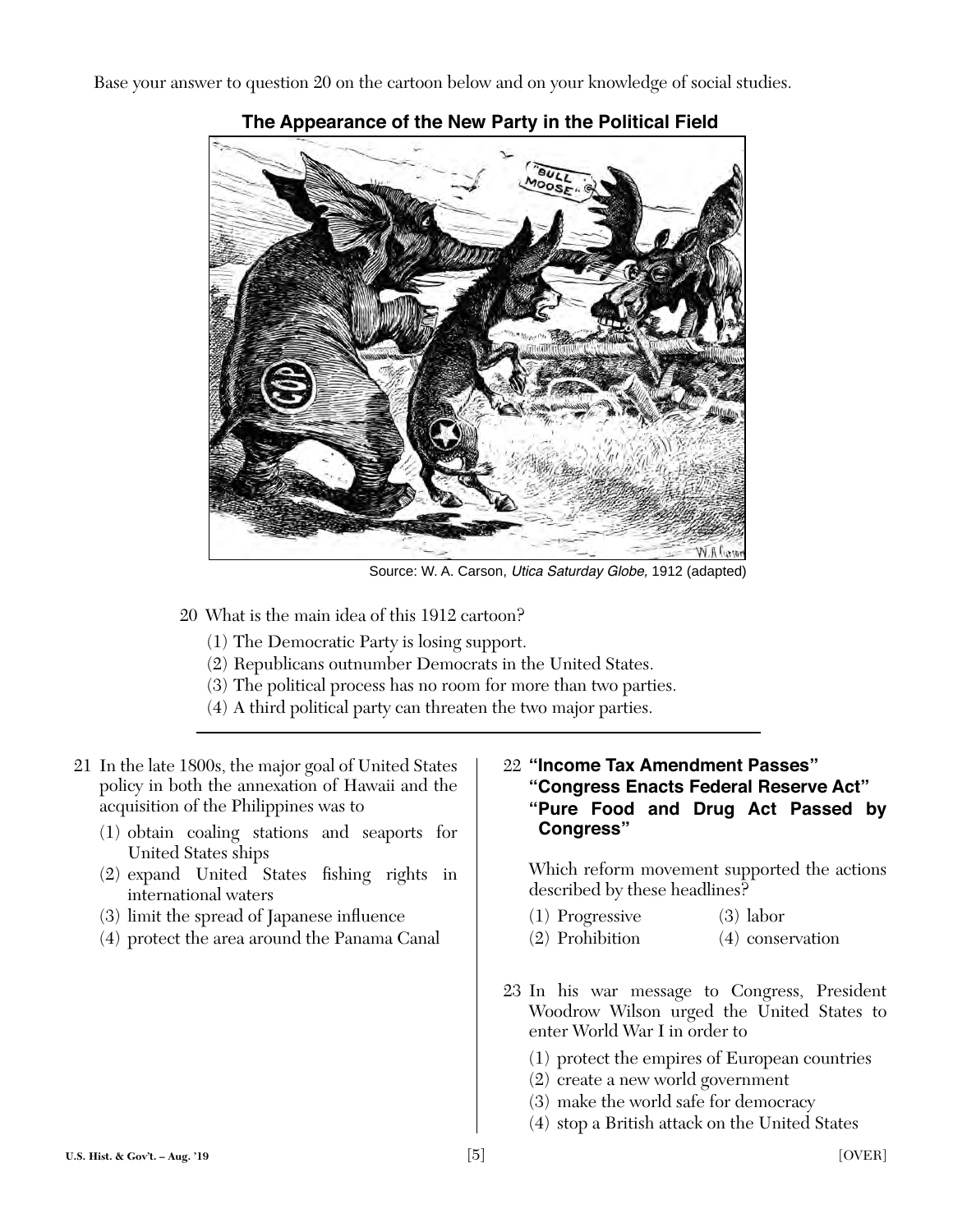Base your answer to question 24 on the cartoon below and on your knowledge of social studies.



# **Step by Step**

Source: Sid Greene, New York Evening Telegram, 1919 (adapted)

- 24 What is the cartoonist's point of view in this 1919 cartoon?
	- (1) Immigrants will easily assimilate into American society.
	- (2) Industrial production will expand and create more jobs.
	- (3) Civil liberties will be restricted and ordinary American citizens will be hurt.
	- (4) The actions of labor unions threaten the American way of life.

Base your answer to question 25 on the photograph below and on your knowledge of social studies.



Source: Photo taken in Dayton, Tennessee, 1925; University of Missouri-Kansas City, School of Law (adapted)

- 25 This photograph shows one side of the 1920s conflict between
	- (1) union men and factory owners
	- (2) science and religion
	- (3) nativists and immigrants
	- (4) censorship and free press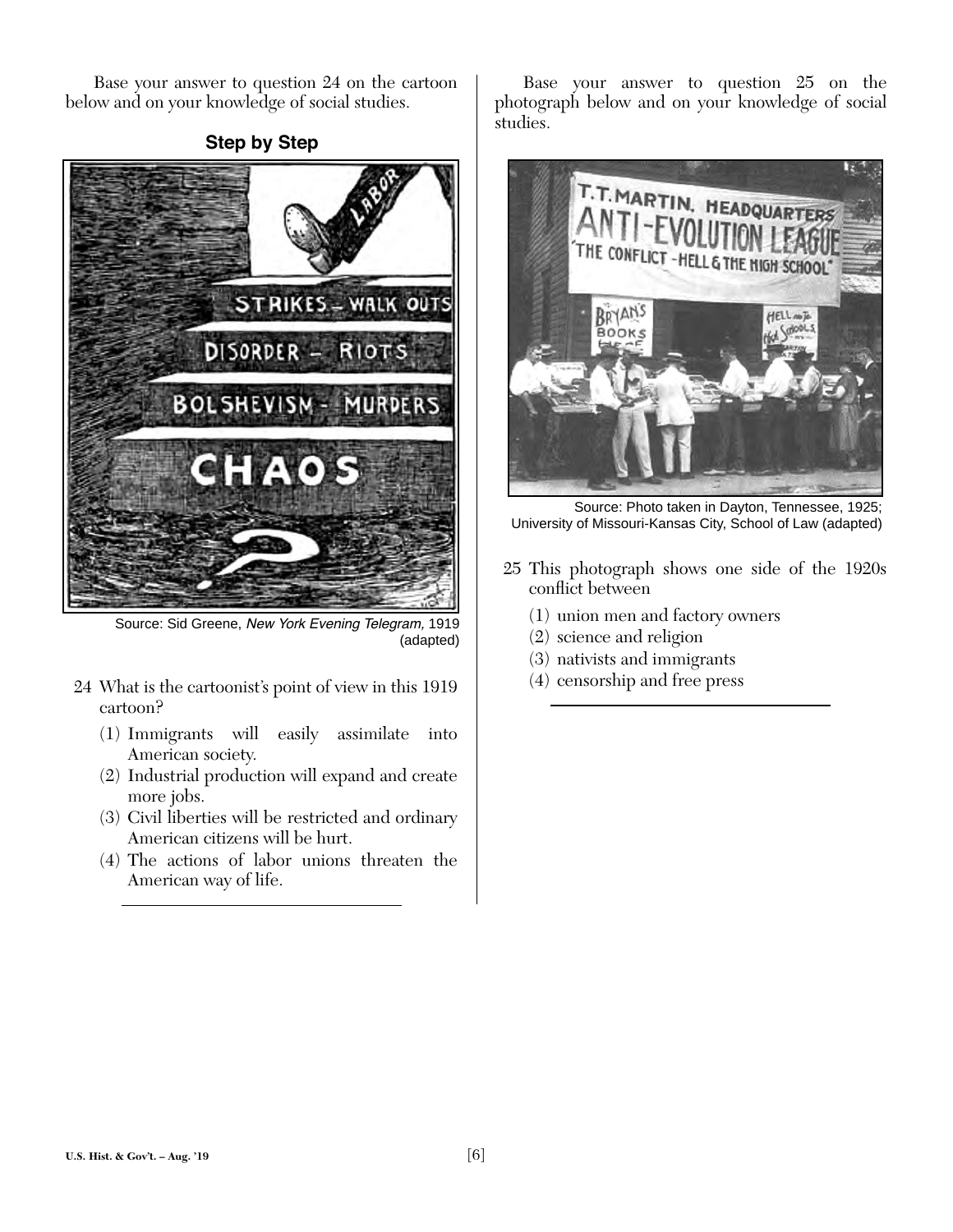Base your answer to question 26 on the poem below and on your knowledge of social studies.

# **I, TOO**

I, too, sing America.

I am the darker brother. They send me to eat in the kitchen When company comes, But I laugh, And eat well, And grow strong.

Tomorrow, I'll be at the table When company comes. Nobody'll dare Say to me, "Eat in the kitchen," Then.

Besides, They'll see how beautiful I am And be ashamed—

I, too, am America. —Langston Hughes, "I, Too," 1926

- 26 During the 1920s, which development was most closely associated with this poem?
	- (1) growth of the motion-picture industry
	- (2) emergence of an antiwar party
	- (3) blossoming of African American culture
	- (4) expansion of mass consumption
- 27 In the 1920s, authors such as F. Scott Fitzgerald, Ernest Hemingway, and Sinclair Lewis wrote primarily about
	- (1) the intolerance of the Ku Klux Klan
	- (2) post–World War I disillusionment and materialism
	- (3) the failure of cultural pluralism
	- (4) the lack of educational opportunities for younger Americans
- 28 The Federal Deposit Insurance Corporation (FDIC) and the Securities and Exchange Commission (SEC) were part of President Franklin D. Roosevelt's efforts to
	- (1) reduce the power of business monopolies during the Great Depression
	- (2) give organized labor a stronger voice in politics
	- (3) reform economic problems that contributed to the Great Depression
	- (4) bring electricity to rural areas
- 29 President Franklin D. Roosevelt proposed a plan in 1937 to add justices to the Supreme Court primarily because the Court
	- (1) lacked representation from minority groups
	- (2) had declared major New Deal laws unconstitutional
	- (3) had little judicial experience
	- (4) supported a loose interpretation of the Constitution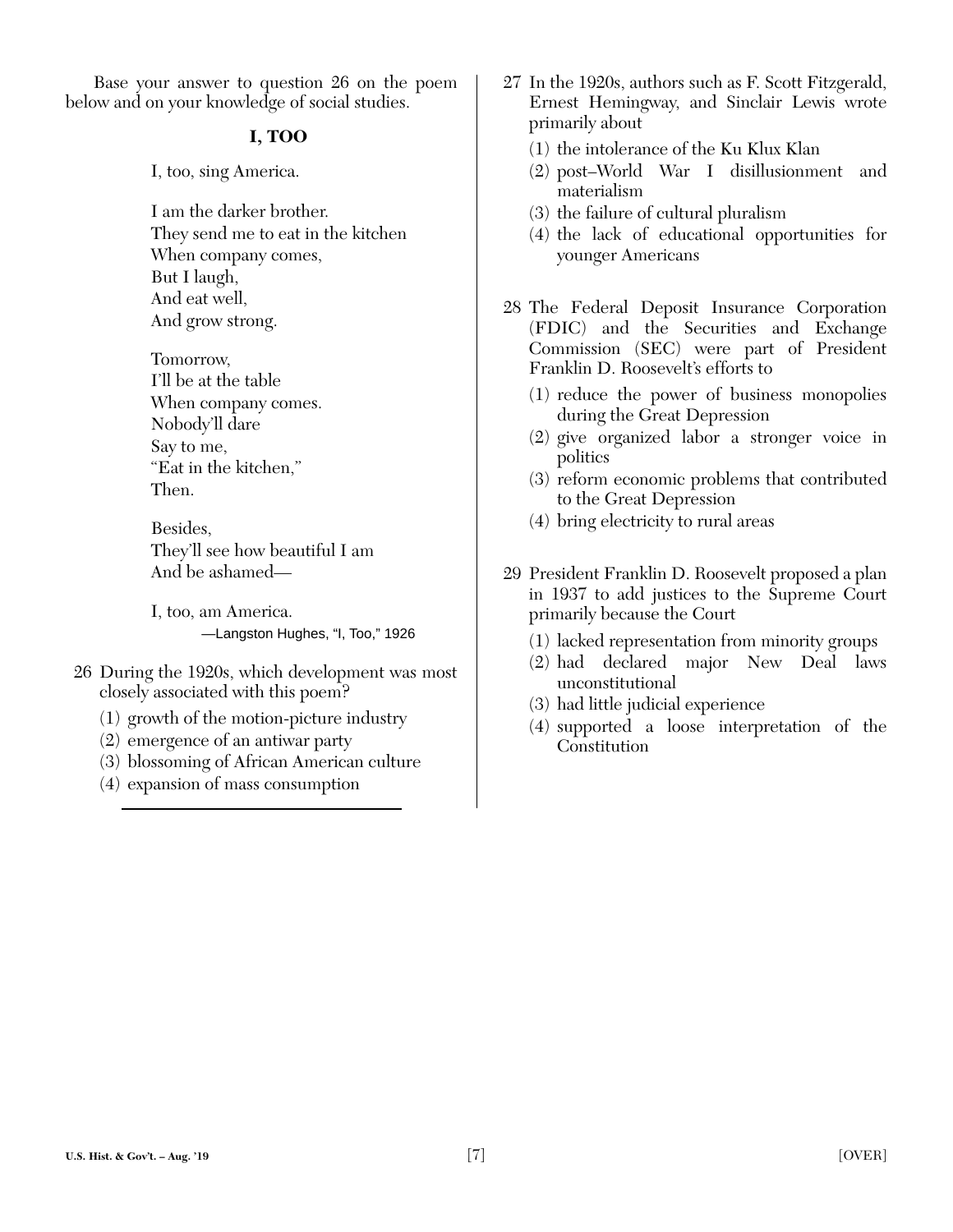Base your answers to questions 30 and 31 on the graph below and on your knowledge of social studies.



#### **Unemployment, 1929–1945**

Source: Historical Statistics of the United States: Colonial Times to 1970, U.S. Census Bureau, 1975 (adapted)

- 30 What was the major reason for the change in unemployment shown on the graph between 1933 and 1937?
	- (1) Banks increased their lending to new businesses, who hired more workers.
	- $(2)$  The profits of corporations were heavily taxed by the states.
	- (3) Job opportunities were created by New Deal public-works projects.
	- (4) The federal government nationalized the transportation and utility industries.
- 31 What was the main cause of the trend in employment shown on the graph between 1942 and 1945?
	- (1) increased manufacturing to meet the needs of World War II
	- (2) the success of the Social Security Act
	- $(3)$  the impact of a high inflation rate
	- (4) a decline in the number of women in the work force
- 32 The Neutrality Acts (1935–1937) were passed to
	- (1) support the policy of appeasement
	- (2) provide troops to halt Italian aggression
	- $(3)$  increase the profits of United States weapons manufacturers
	- (4) avoid the actions that led the United States into World War I
- 33 Which government action was a response to the Japanese attack on Pearl Harbor?
	- (1) drafting all Japanese American men into the United States Army
	- (2) passing labor laws banning the employment of immigrants
	- (3) ending all oil sales to Japan
	- (4) forcing the relocation and internment of Japanese Americans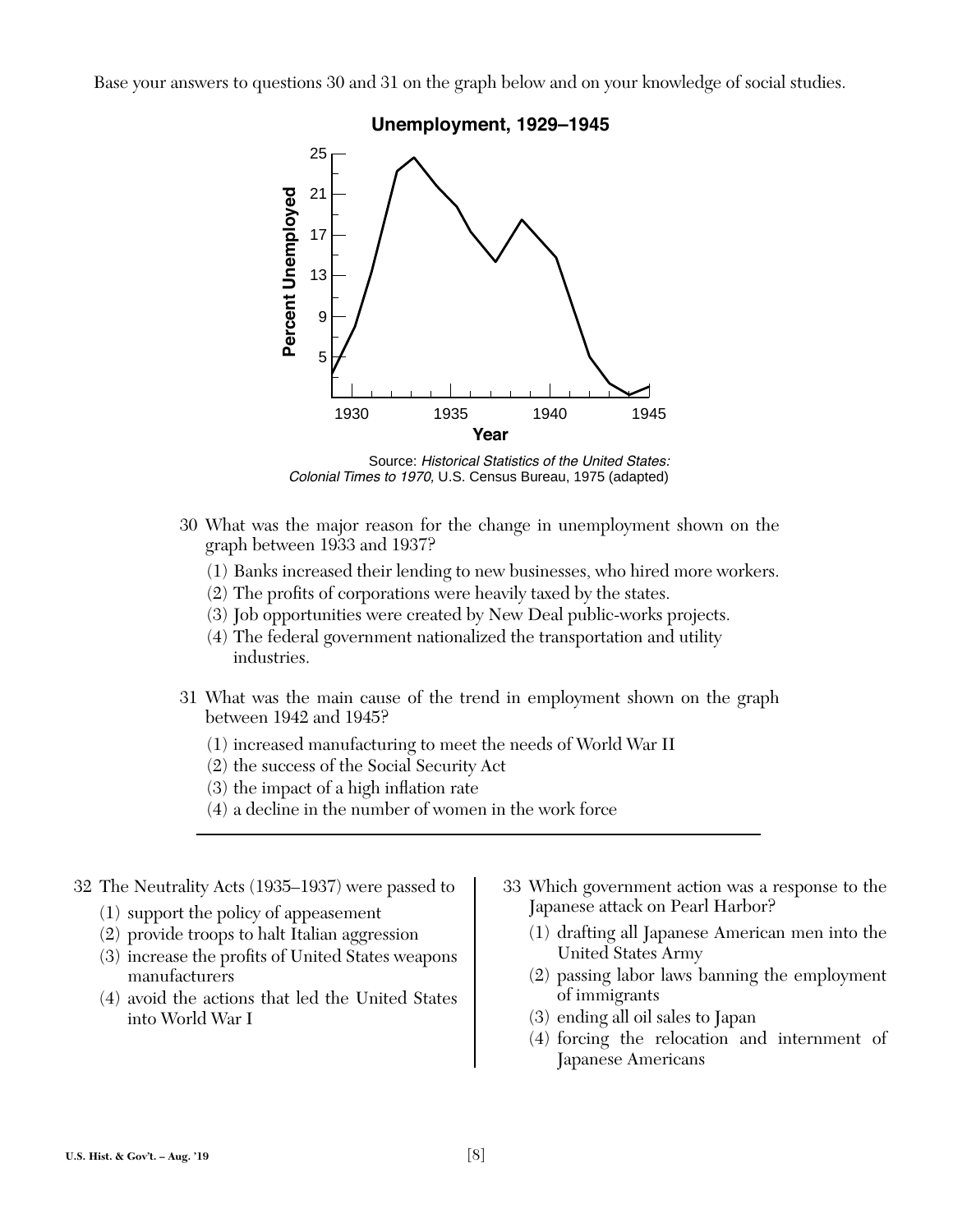Base your answer to question 34 on the posters below and on your knowledge of social studies.



- 34 Which United States government action was most similar to the goal shown in these World War II posters?
	- (1) institution of the draft by the Selective Service Act (1940)
	- (2) aid to Russia under the Lend-Lease Act (1941)
	- $(3)$  rationing by the Office of Price Administration  $(1941)$
	- (4) development of the Manhattan Project (1942)
- 35 The Servicemen's Readjustment Act of 1944 (GI Bill) made a significant impact on post-World War II America because it provided for
	- (1) aid to veterans for housing and college costs
	- (2) the rapid demobilization of soldiers
	- (3) pensions for soldiers from World War I
	- (4) the establishment of a draft for all males over 18 years of age
- 36 Following World War II, the United States adopted the foreign policy of containment primarily to
	- (1) return to pre-war isolationism
	- (2) limit the spread of communism
	- (3) force European nations to end colonialism
	- (4) support the work of the World Court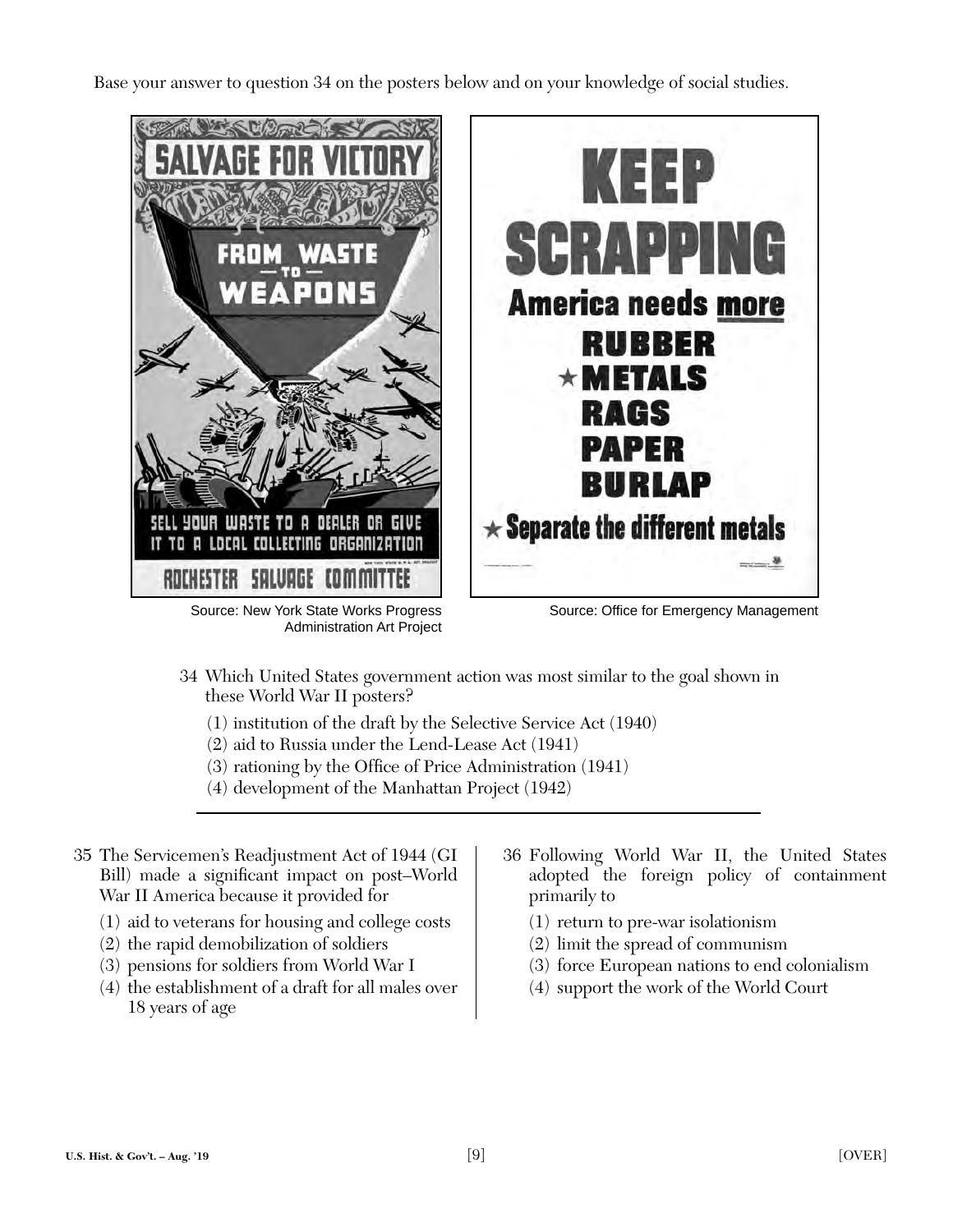- 37 One important effect of President Eisenhower's proposal for interstate highways was a significant increase in
	- (1) health-care spending
	- (2) suburban communities
	- (3) educational opportunities
	- (4) sectional differences

Base your answer to question 38 on the passage below and on your knowledge of social studies.

 The people of the United States share with the people of the Soviet Union their satisfaction for the safe flight of the astronaut in man's first venture into space. We congratulate you and the Soviet scientists and engineers who made this feat possible. It is my sincere desire that in the continuing quest for knowledge of outer space our nations can work together to obtain the greatest benefit to mankind.

> —President John F. Kennedy, Telegram to Nikita Khrushchev, April 12, 1961

- 38 One way President Kennedy responded to the Soviet action referred to in the telegram was to support
	- (1) a decrease in the budget for space exploration
	- (2) an expansion of the Peace Corps to aid impoverished nations
	- (3) the removal of Soviet troops from East Berlin
	- (4) the commitment to a Moon landing by the end of the decade
- 39 Establishing a direct telephone line between Washington and Moscow
	- Negotiating a limited nuclear test-ban treaty
	- Selling surplus wheat to the Soviet Union

 These actions by presidents John F. Kennedy and Richard Nixon are examples of their attempts to

- (1) meet the Soviet Union's Cold War demands
- (2) establish peaceful coexistence with the Soviet Union
- (3) support Soviet troops fighting in Afghanistan
- (4) weaken the military power of the Soviet Union
- 40 During the 1960s, the escalation of United States involvement in the Vietnam War was based on the belief that
	- (1) restoring French colonial power was necessary for political stability in Southeast Asia
	- (2) a strong military presence would limit Japanese trade with Vietnam
	- (3) a North Vietnamese victory would lead to further losses as predicted by the domino theory
	- $(4)$  a cease-fire agreement would increase college protests
- 41 What was the major effect of the Civil Rights Act of 1964?
	- (1) Racial discrimination in public facilities was banned.
	- (2) Citizenship and voting rights were extended to Native American Indians.
	- (3) The use of poll taxes and literacy tests for voting were outlawed.
	- (4) Busing to integrate schools was authorized.
- 42 Which pair of Supreme Court cases upheld the right to counsel for defendants in state criminal cases?
	- (1) *Mapp* v. *Ohio* (1961) and *Heart of Atlanta Motel* v. *United States* (1964)
	- (2) *Baker* v. *Carr* (1962) and *Engel* v. *Vitale*  (1962)
	- (3) *Gideon* v. *Wainwright* (1963) and *Miranda* v. *Arizon*a (1966)
	- (4) *Tinker* v. *Des Moines* (1969) and *Roe* v. *Wade*  (1973)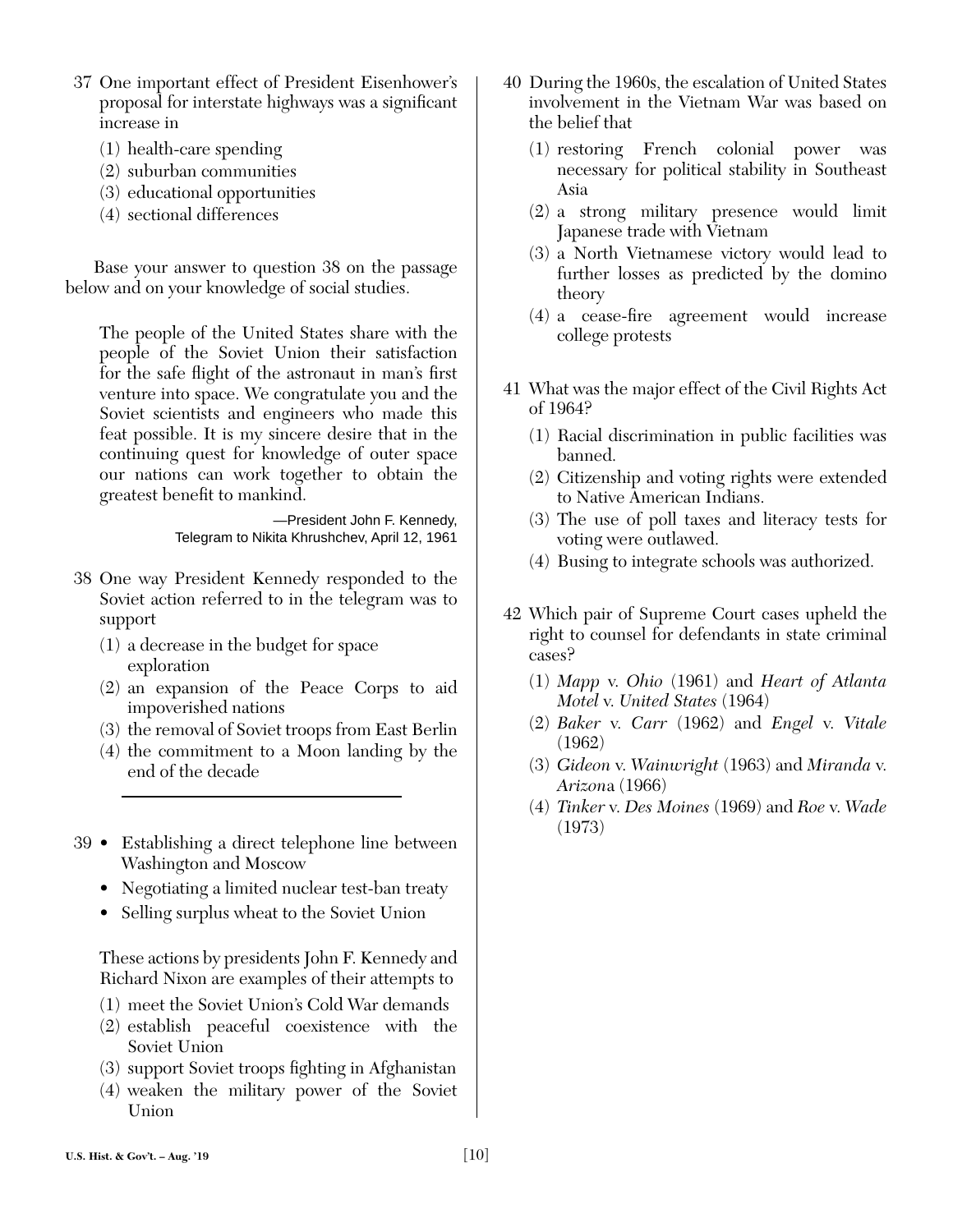Base your answer to question 43 on the graph below and on your knowledge of social studies.



**Percent of Men and Women in Labor Force: 1950 to 1990**

43 Which conclusion is most clearly supported by information in the graph?

- (1) Older Americans remained in the labor force longer in 1990 than in 1950.
- (2) All Americans born during the baby boom after World War II joined the labor force.
- (3) Half as many men were in the labor force in 1990 as compared to 1950.
- (4) In every decade shown, the percentage of women in the labor force grew while the percentage of men in the labor force declined.
- 44 During the Persian Gulf War (1991), the primary aim of the United States was to force Iraq to
	- (1) withdraw its troops from Kuwait
	- (2) hold democratic elections
	- (3) increase the price of its oil exports
	- (4) submit to weapons inspections by the United Nations
- 45 In 1993, many labor union leaders opposed United States membership in the North American Free Trade Agreement (NAFTA) because they feared it would
	- (1) cause Americans to lose jobs to foreign nations
	- (2) reduce the number of immigrants to the United States
	- (3) result in higher exports from the United States to Mexico and Canada
	- (4) outlaw wage increases for workers in the United States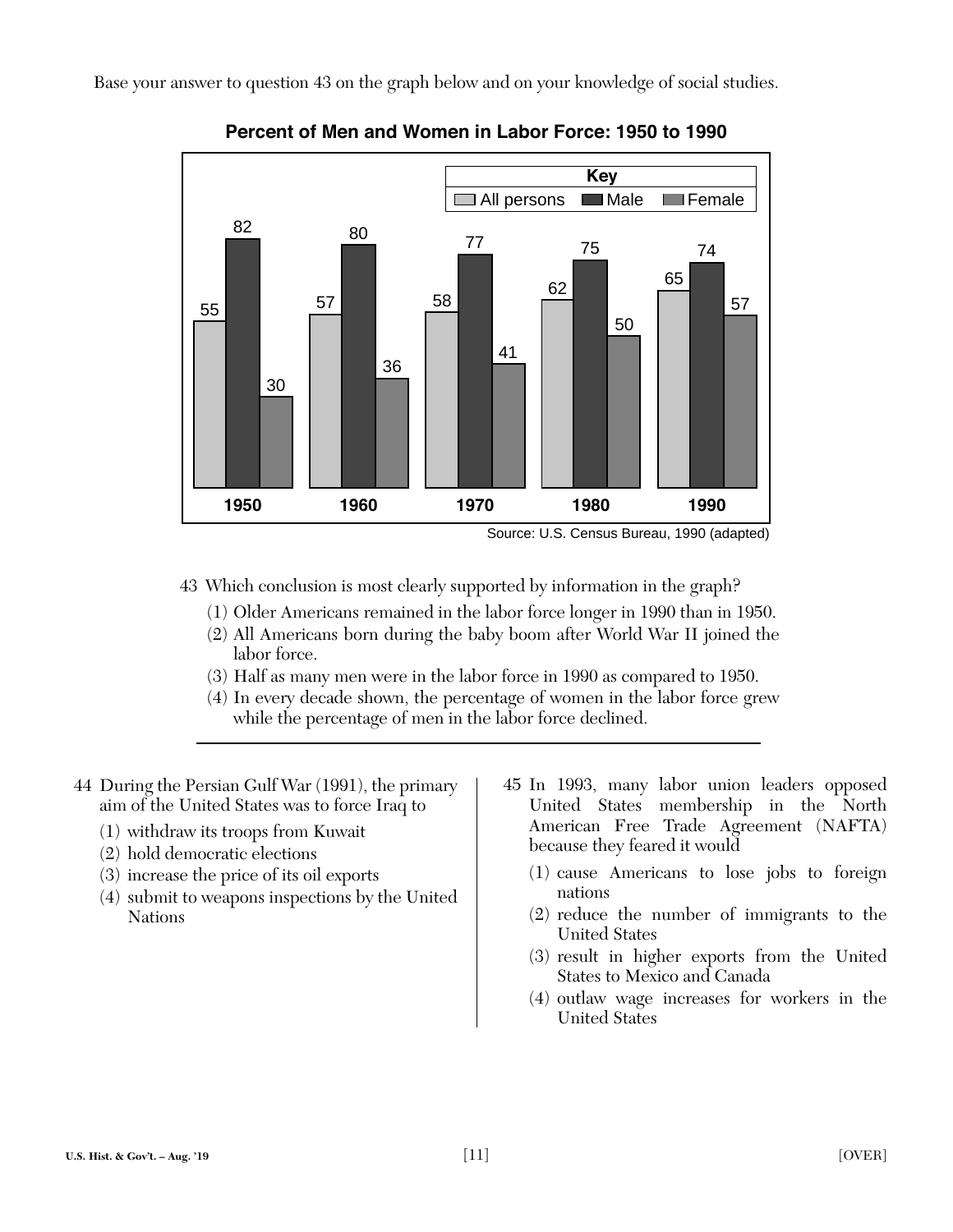Base your answer to question 46 on the cartoon below and on your knowledge of social studies.



Source: Steve Breen, San Diego Union-Tribune, 2004 (adapted)

- 46 According to the cartoonist, the investigation of intelligence failures related to the 9/11 terrorist attacks resulted in
	- (1) praise for government efforts to stop intelligence leaks
	- (2) open immigration from all regions of the world
	- (3) recommendations to limit dependence on foreign intelligence
	- (4) various federal agencies attempting to avoid criticism by shifting responsibility
- 47 Between 1881 and 1921, one major cause of the increasing number of immigrants to the United States was the
	- (1) availability of free land in the Southeast
	- (2) increased job opportunities in industry
	- (3) increased need for military personnel
	- (4) federal aid to pay the housing costs of new arrivals
- 48 Prior to its military involvement in both the War of 1812 and World War I, the United States attempted to maintain a policy of
	- (1) neutrality (3) collective security
		-
	- (2) internationalism (4) détente
-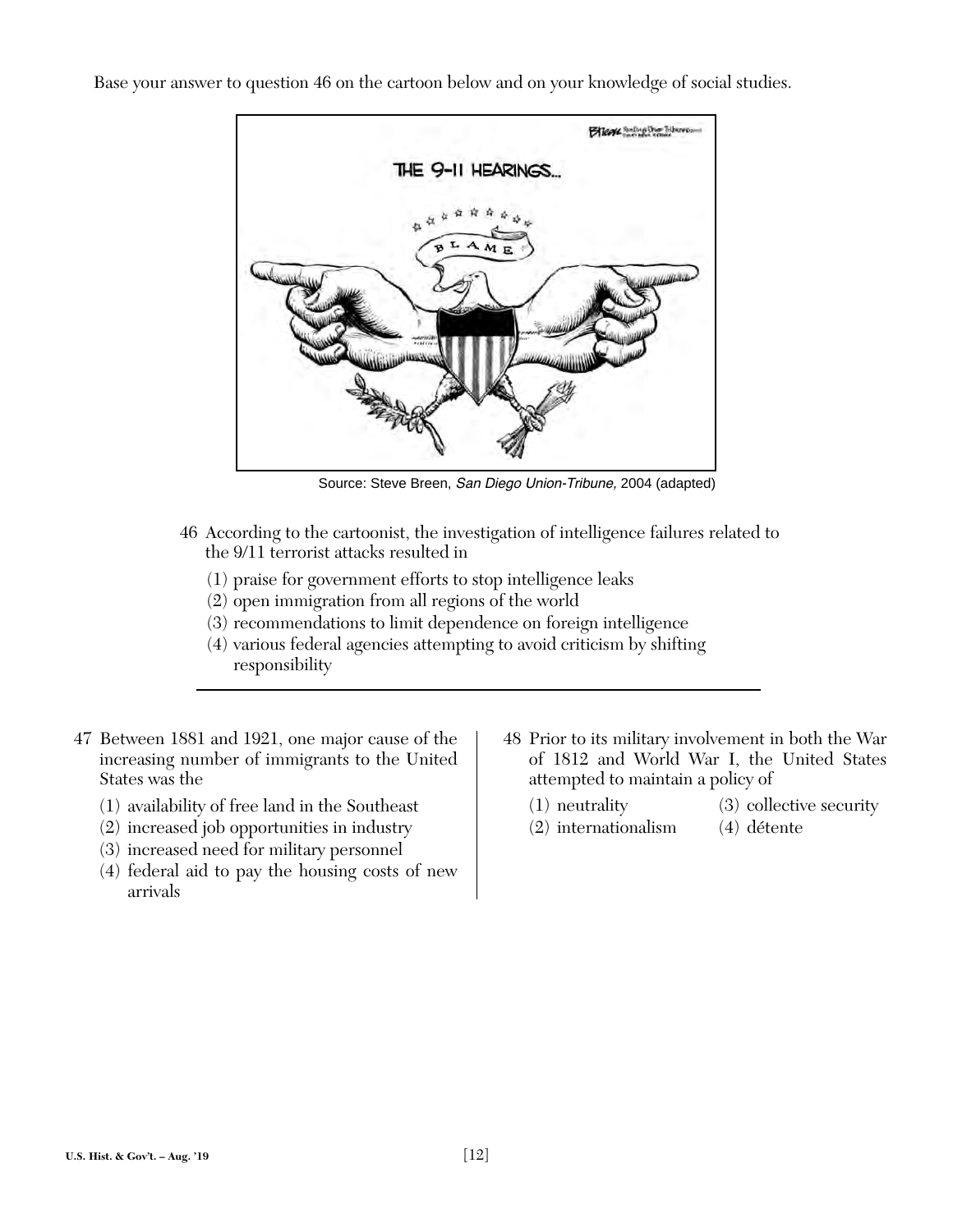49 ". . . We conclude that, in the field of public education, the doctrine of 'separate but equal' has no place. Separate educational facilities are inherently unequal." . . .

 These statements were included in which Supreme Court decision?

- (1) *Schenck* v. *United States* (1919)
- (2) *Korematsu* v. *United States* (1944)
- (3) *Brown* v. *Board of Education of Topeka*  (1954)
- (4) *Vernonia School District* v. *Acton* (1995)
- 50 Alien and Sedition Acts of 1798
	- Espionage Act of 1917
	- USA Patriot Act of 2001

 One common effect of these wartime laws has been to

- (1) expand government regulation of the economy
- (2) increase the nation's military defenses
- (3) promote immigration from neighboring nations
- (4) protect national security at the expense of civil liberties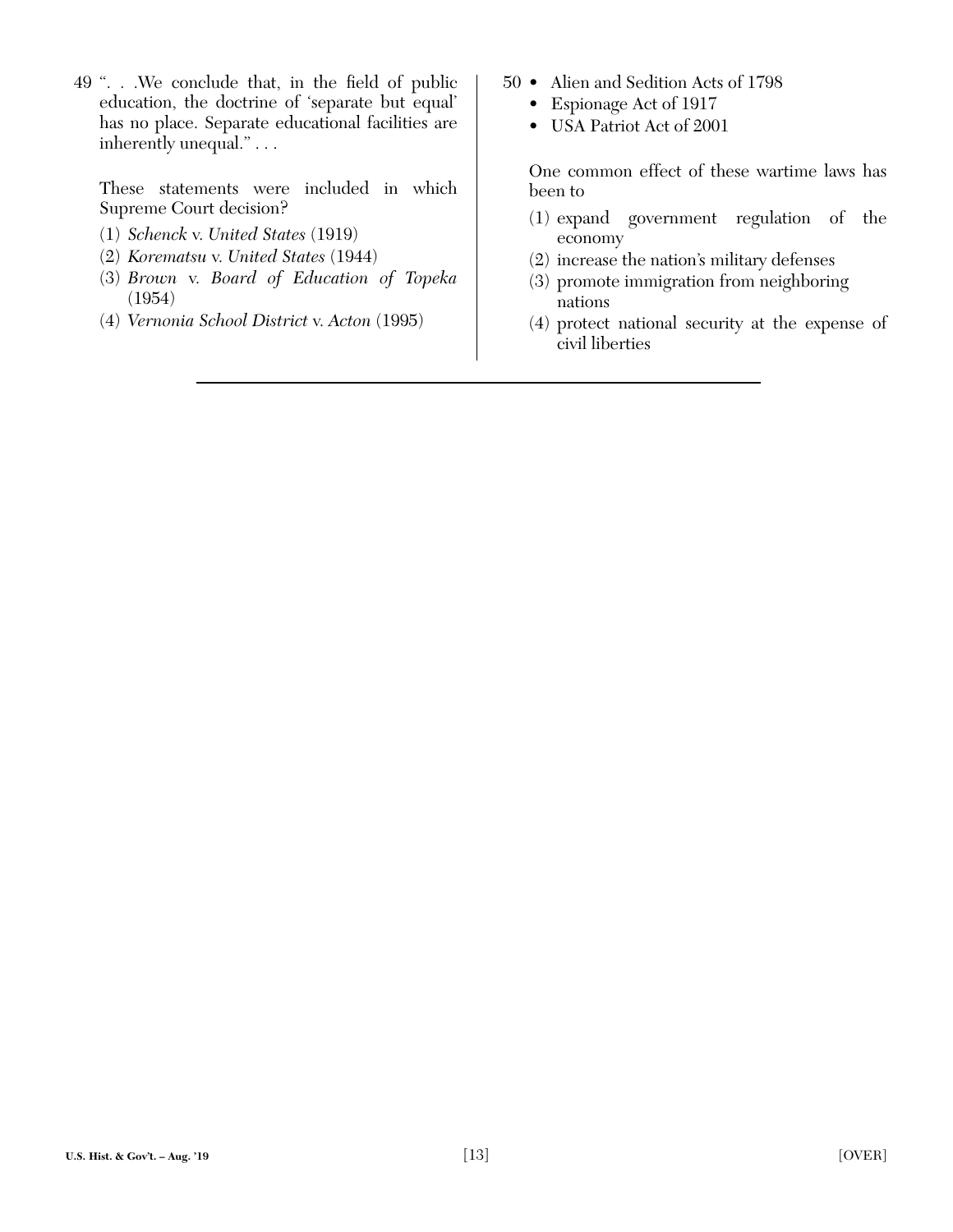**This page left blank intentionally.**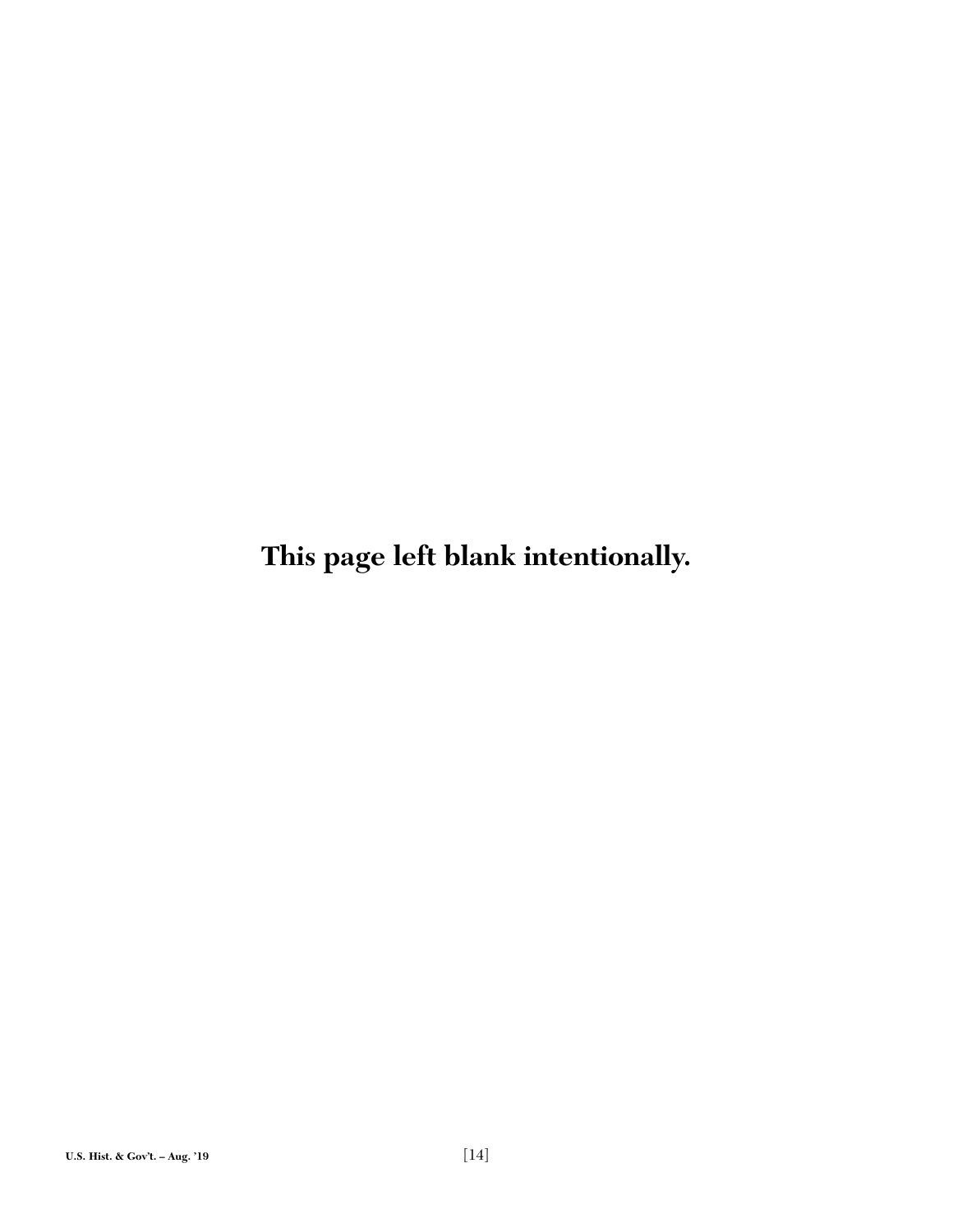**Answers to the essay questions are to be written in the separate essay booklet.**

In developing your answer to Part II, be sure to keep these general definitions in mind:

- **(a) describe means "to illustrate something in words or tell about it"**
- **(b) discuss means "to make observations about something using facts, reasoning, and argument; to present in some detail"**

# **Part II**

# **THEMATIC ESSAY QUESTION**

*Directions:* Write a well-organized essay that includes an introduction, several paragraphs addressing the task below, and a conclusion.

#### **Theme: Amendments**

The writers of the United States Constitution included an amending process to respond to changing times and unforeseen circumstances. Since the Civil War, important amendments have had an impact on the United States and/or on American society.

# **Task:**

Select *two* amendments to the United States Constitution *since* the Civil War and for *each*

- Describe the historical circumstances surrounding the adoption of the amendment
- Discuss the impact of this amendment on the United States and/or on American society

You may use any constitutional amendment that has been added *since* the Civil War. Some suggestions you might wish to consider include:

13th amendment—abolition of slavery (1865) 18th amendment—Prohibition (1919) 15th amendment—African American male suffrage (1870) 19th amendment—woman's suffrage (1920) 16th amendment—graduated income tax (1913) 26th amendment—18-year-old vote (1971) 17th amendment—direct election of United States senators (1913)

# **You are** *not* **limited to these suggestions.**

#### **Guidelines:**

#### **In your essay, be sure to:**

- Develop all aspects of the task
- Support the theme with relevant facts, examples, and details
- Use a logical and clear plan of organization, including an introduction and a conclusion that are beyond a restatement of the theme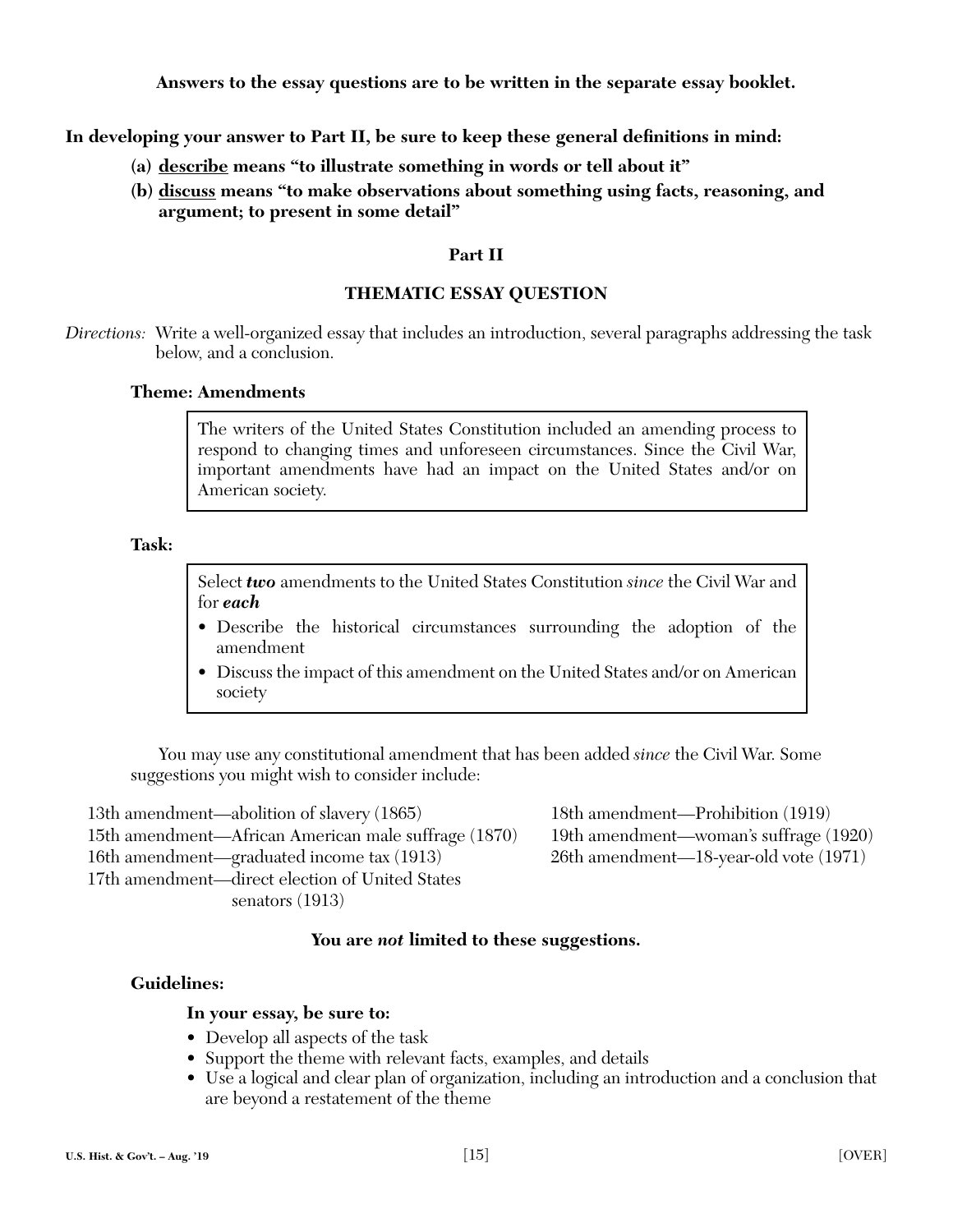# **Part III**

# **DOCUMENT-BASED QUESTION**

**This question is based on the accompanying documents. The question is designed to test your ability to work with historical documents. Some of these documents have been edited for the purposes of this question. As you analyze the documents, take into account the source of each document and any point of view that may be presented in the document. Keep in mind that the**  language and images used in a document may reflect the historical context of the time in which it was **created.**

# **Historical Context:**

The president of the United States has been granted power as the commander in chief by the Constitution. Although the president has used his military powers to commit troops overseas, he has also used this power to respond to domestic challenges. These challenges have included *President Grover Cleveland and the Pullman strike, President Herbert Hoover and the Bonus Army,* and *President Harry Truman and segregation in the armed forces.*

**Task:** Using the information from the documents and your knowledge of United States history, answer the questions that follow each document in Part A. Your answers to the questions will help you write the Part B essay in which you will be asked to

Select *two* domestic challenges mentioned in the historical context and for *each*

- Describe the historical circumstances that led to the president's action
- Discuss how the president's action influenced the United States and/or American society

In developing your answers to Part III, be sure to keep these general definitions in mind:

- **(a) describe means "to illustrate something in words or tell about it"**
- **(b) discuss means "to make observations about something using facts, reasoning, and argument; to present in some detail"**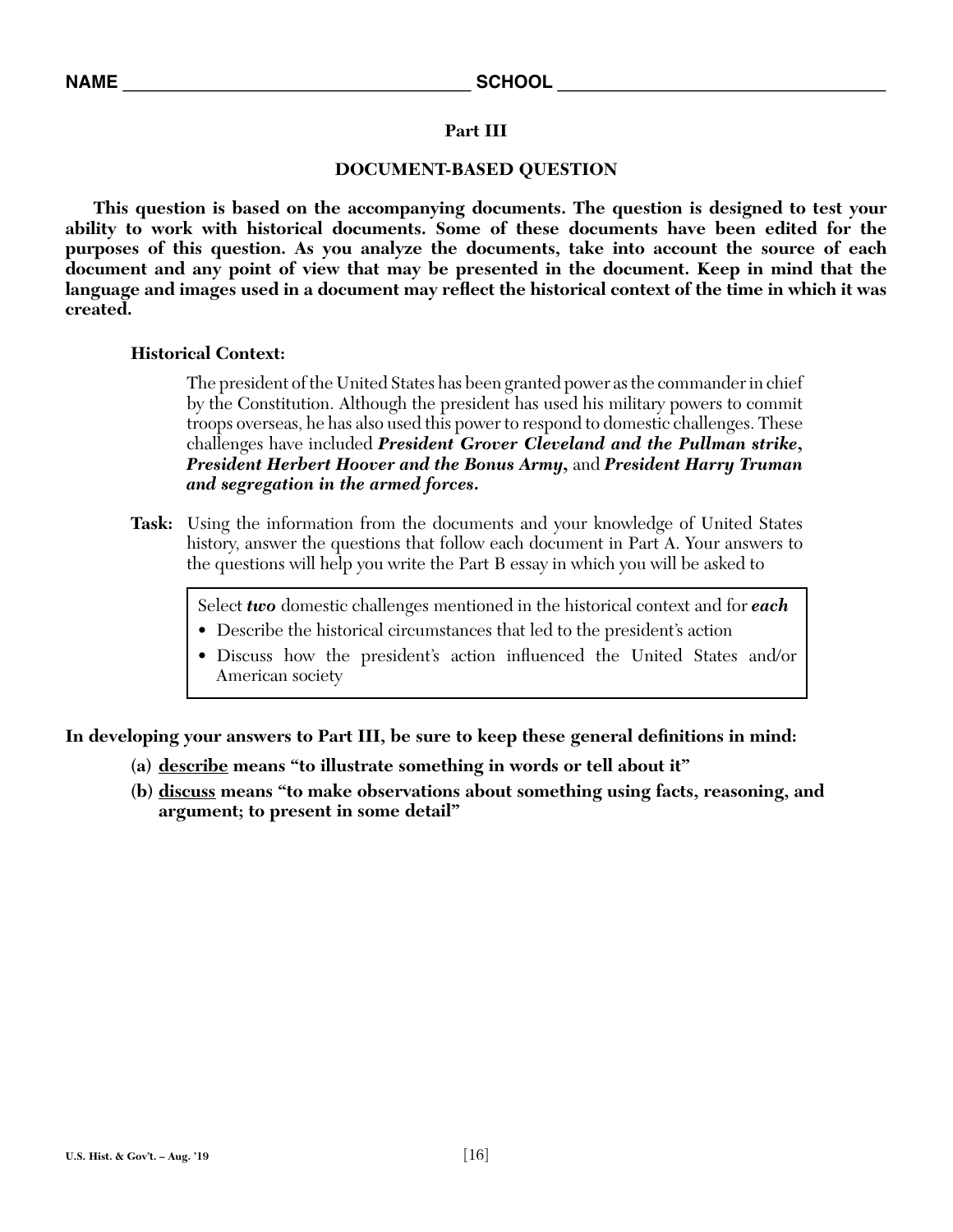# **Part A Short-Answer Questions**

*Directions*: Analyze the documents and answer the short-answer questions that follow each document in the space provided.

# **Document 1**

The nation's worst depression of the 19th century began in 1893. In 1894, the worst year of the depression, workers at the Pullman Company went on strike in Chicago.

. . . The rents Pullman charged were excessive, running about 25 percent higher than in neighboring towns. He sold at ten cents per thousand gallons water that he bought from Chicago at four cents. He forced his tenants to buy their food and other necessities from company stores, where prices far exceeded those of regular outlets. The simmering cauldron of protest boiled over when in 1894 the company cut wages an average of 25 percent, without a comparable cut in rent or in the cost of necessities. Pullman refused to listen to complaints and dismissed from their jobs those who persisted in the outcry. He then closed the plant.

 At this juncture [time], the American Railway Union, which had a membership of 150,000, including several thousand Pullman employees, joined the struggle, ordering its members not to handle trains with Pullman cars attached. The strike was quickly turned into a national disruption. Within a month, railroad traffic, particularly in the western states, was almost at a standstill. The beset [besieged] railroad owners hit on the scheme of coupling Pullman cars to trains that carried mail, confident that any interference with the mail was a federal crime. When the strikers still refused to man the trains, the railroads persuaded Attorney General Olney to swear in an army of special deputies—actually in the pay of the railroads—in order to help keep the trains moving.

 The leader of the union was Eugene V. Debs, a gentle but dynamic person who had made the interests of workingmen the consuming enthusiasm of his life. He had instructed his members to avoid violence. But it broke out now anyhow between the deputies and the strikers. The railroads in their frustration asked President Cleveland to send federal troops to keep order and to guarantee the safe handling of the mails. . . .

Source: Henry F. Graff, Grover Cleveland, Henry Holt and Company, 2002

1*a* According to Henry F. Graff, what was *one* reason Pullman workers went on strike? [1]

Score

*b* According to Henry F. Graff, what was *one* reason President Grover Cleveland was asked to send federal troops to Chicago? [1]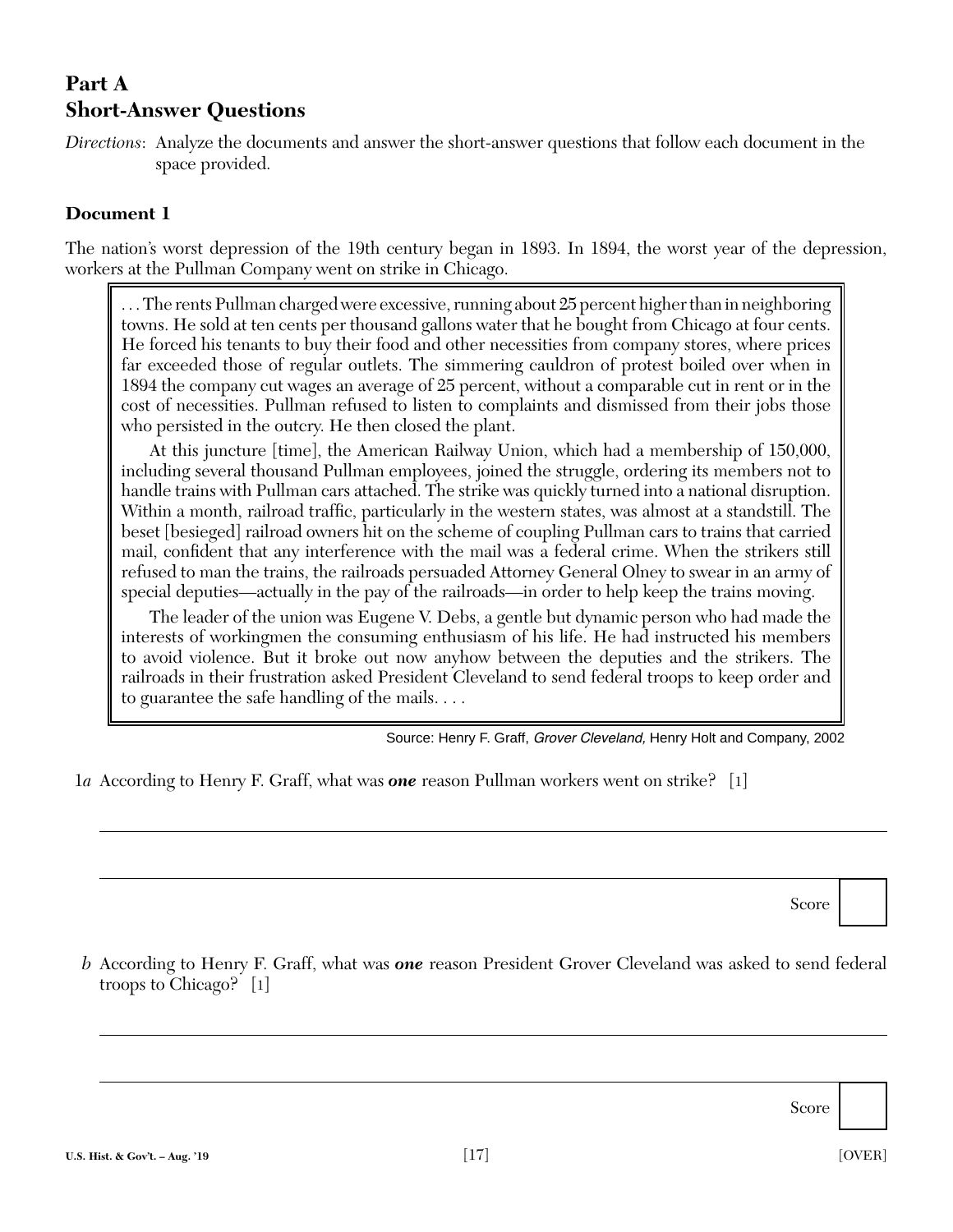# **Document 2a**

President Grover Cleveland responded to the strike and to the riots that followed by sending federal troops to Chicago.

. . . Cleveland also feared the worst, and responded accordingly. Federal troops arrived to quell [stop] the riots, ironically, on July 4. While patriotic citizens set off fireworks, in the city of Chicago they set fires. Thousands of angry protestors lay waste to the city. At the Chicago rail yards more freight trains were flipped over and cars set ablaze. A huge fire that night destroyed the expositions on the grounds of the World's Fair. Chicago degenerated into lawlessness and chaos.

 It continued for four days. On July 6, a rail deputy shot two men, inciting the largest riot of all—6,000 rail workers destroyed over \$340,000 worth of railroad property on a single day as over 700 railroad cars were torched. The next day, a mob attacked the state militia. The soldiers fired back, killing 4 rioters and wounding 20 others. Reinforcements for the federal troops were called up from surrounding states. No American city had ever experienced such anarchy in peacetime. . . .

Source: Chris Wallace, Character: Profiles in Presidential Courage, Rugged Land, 2004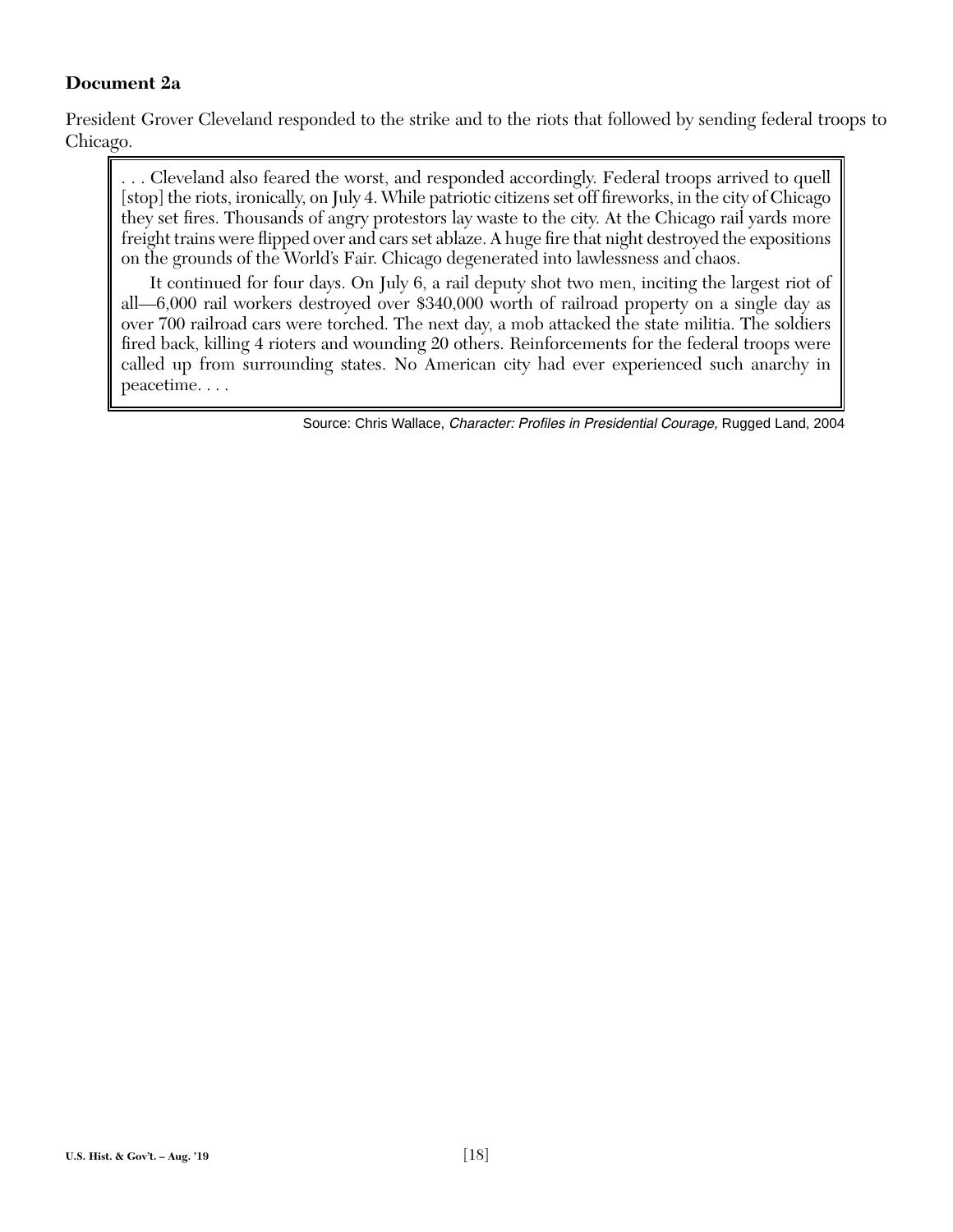# **Document 2b**



**Burning of Six Hundred Freight-Cars on the Panhandle Railroad, South of Fiftieth Street, on the Evening of July 6th.**

Source: G. A. Coffin and Charles Mente, Harper's Weekly, July 21, 1894

 2 Based on these documents, what was *one* effect of President Cleveland's decision to send federal troops to end the Pullman strike? [1]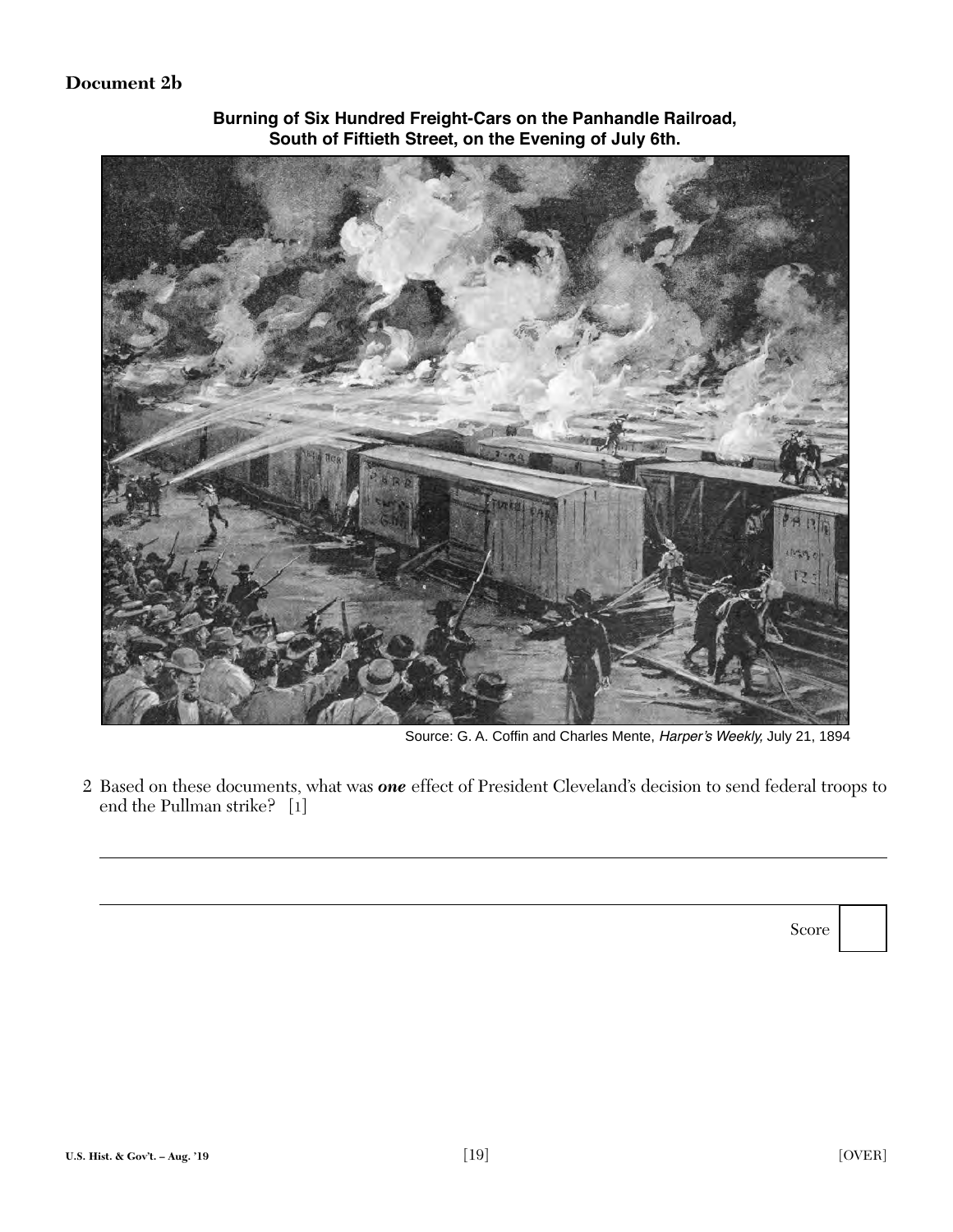# **Document 3**

The Pullman Strike of 1894 was the first national strike in United States history. Before coming to an end, it involved over 150,000 persons and twenty-seven states and territories and would paralyze the nation's railway system. The entire rail labor force of the nation would walk away from their jobs. In supporting the capital side [railroad owners] of this strike President Cleveland for the first time in the Nation's history would send in federal troops, who would fire on and kill United States Citizens, against the wishes of the states. The federal courts of the nation would outlaw striking by the passing of the Omnibus indictment [federal charges against the leaders of the American Railway Union]. This blow to unionized labor would not be struck down until the passing of the Wagner act in 1935. This all began in the little town of Pullman, Illinois, just south of Chicago. . . .

Source: Keith Ladd and Greg Rickman, "The Pullman Strike," kansasheritage.org, 1998 (adapted)

 3 According to Keith Ladd and Greg Rickman, what was *one* effect of President Cleveland's decision to support railroad owners during the Pullman strike? [1]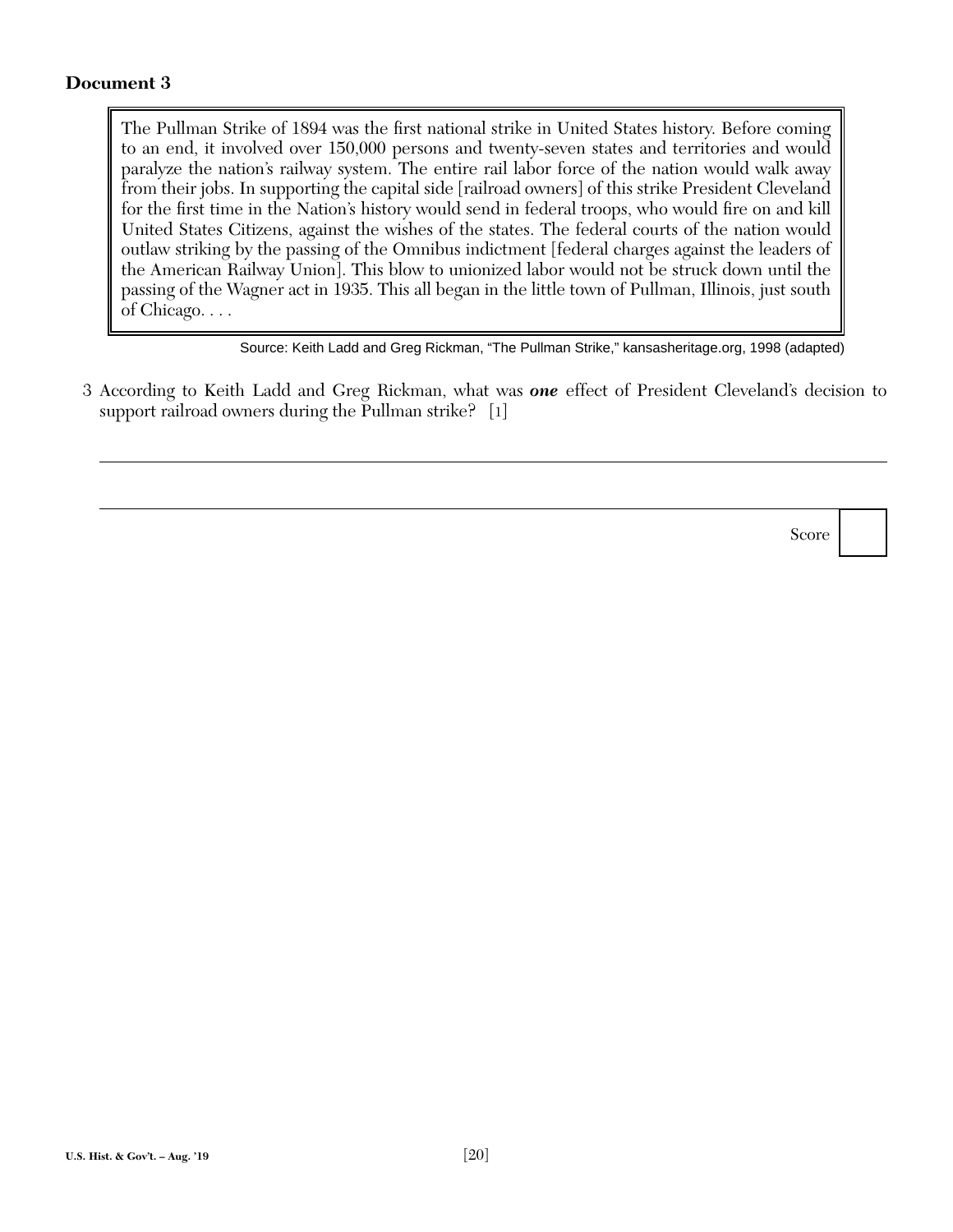**This page left blank intentionally.**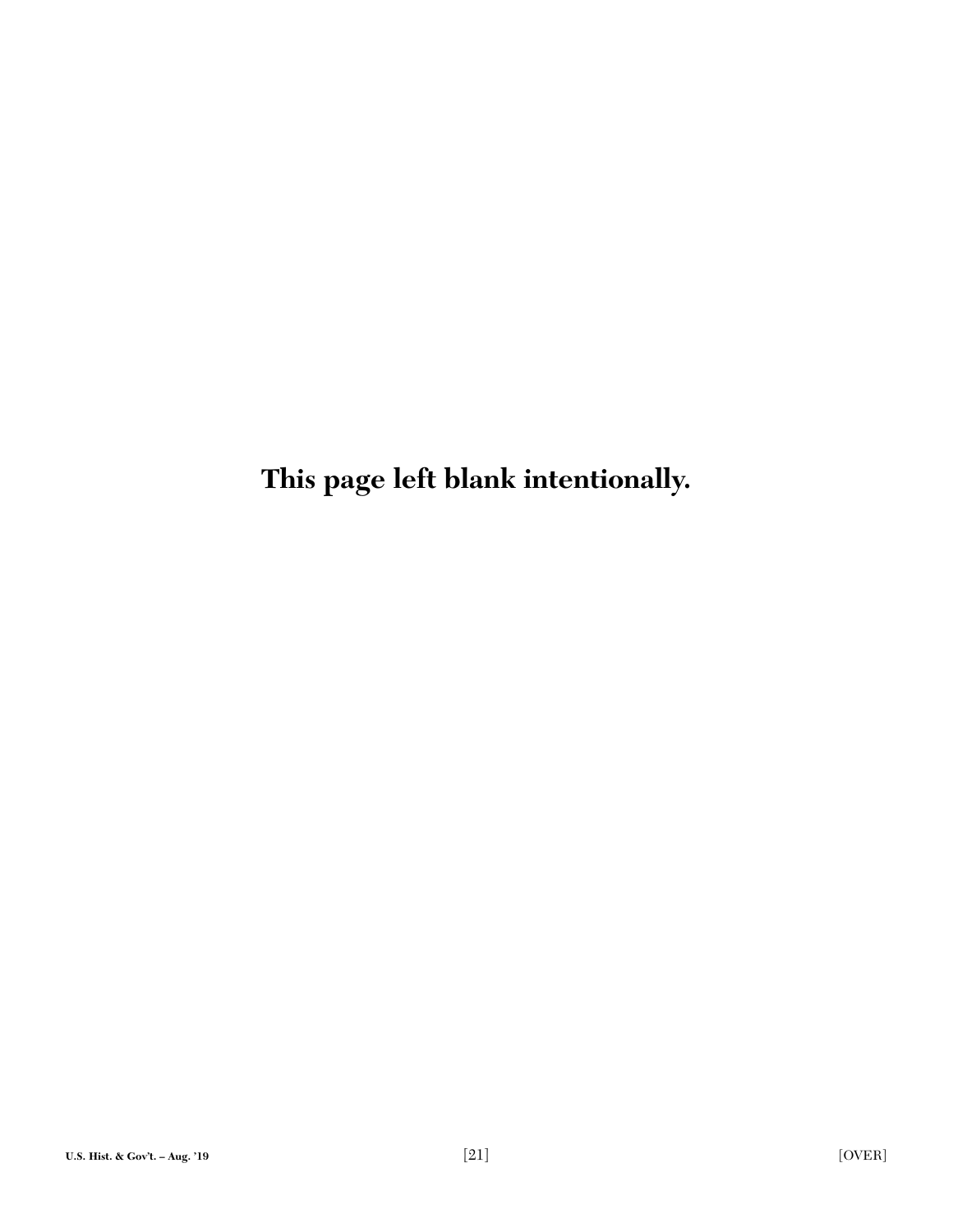# **Document 4a**



**Veterans· sheds, tents, and shanties sprawled across the Anacostia Flats in Washington, D.C., in 1932.**

Source: National Archives (adapted)

# **Document 4b**



**Violent clash between police and veterans on the morning of July 28, 1932.**

Source: General Douglas MacArthur Foundation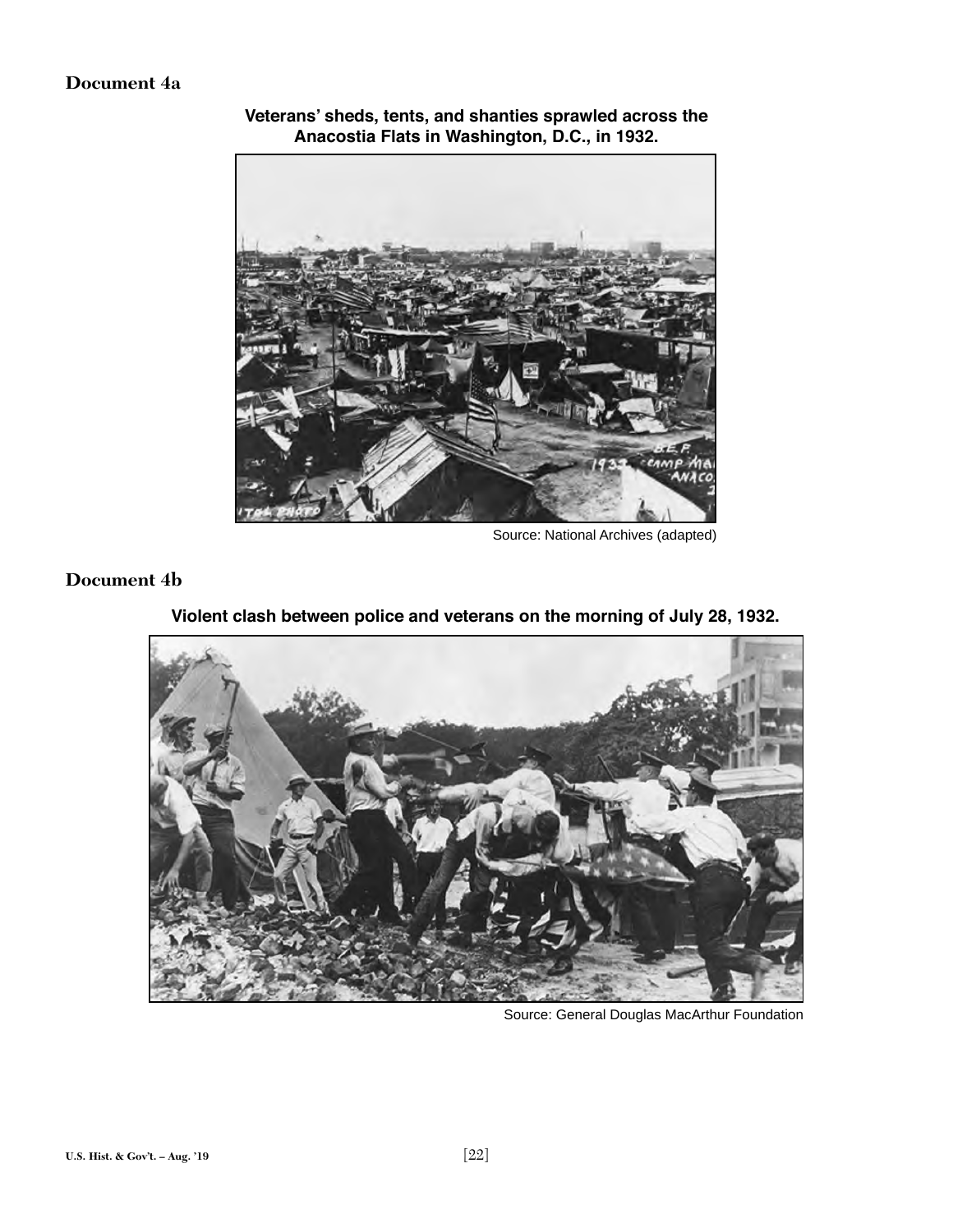. . . No "civil commotion" attracted as much attention as the march of the "bonus army." Demanding immediate and full payment of bonuses for their service in World War I, 15,000 to 20,000 unemployed veterans moved on Washington in the spring of 1932. The House passed the bonus bill, but when the Senate voted it down by an overwhelming margin, half the men stayed on; they had no jobs, no homes, no place else to go. Most of them lived in mean shanties on the muddy Anacostia flats, some camped in unused government buildings. General Glassford, the head of the District police, treated the men decently and with discretion, but, as the men stayed on day after day, federal officials panicked. On July 28, 1932, the government decided precipitately [suddenly] to evict bonus marchers from vacant buildings on Pennsylvania Avenue. Two veterans were killed and several District police were injured in a scuffle that followed. President Hoover summoned the U.S. Army to take over. . . .

Source: William E. Leuchtenburg, The Perils of Prosperity, 1914–1932, University of Chicago Press, 1993

 4*a* Based on these documents, state *one* reason World War I veterans marched on Washington, D.C., in 1932. [1]

Score

*b* Based on these documents, state *one* reason President Hoover sent the United States Army to remove the Bonus Marchers. [1]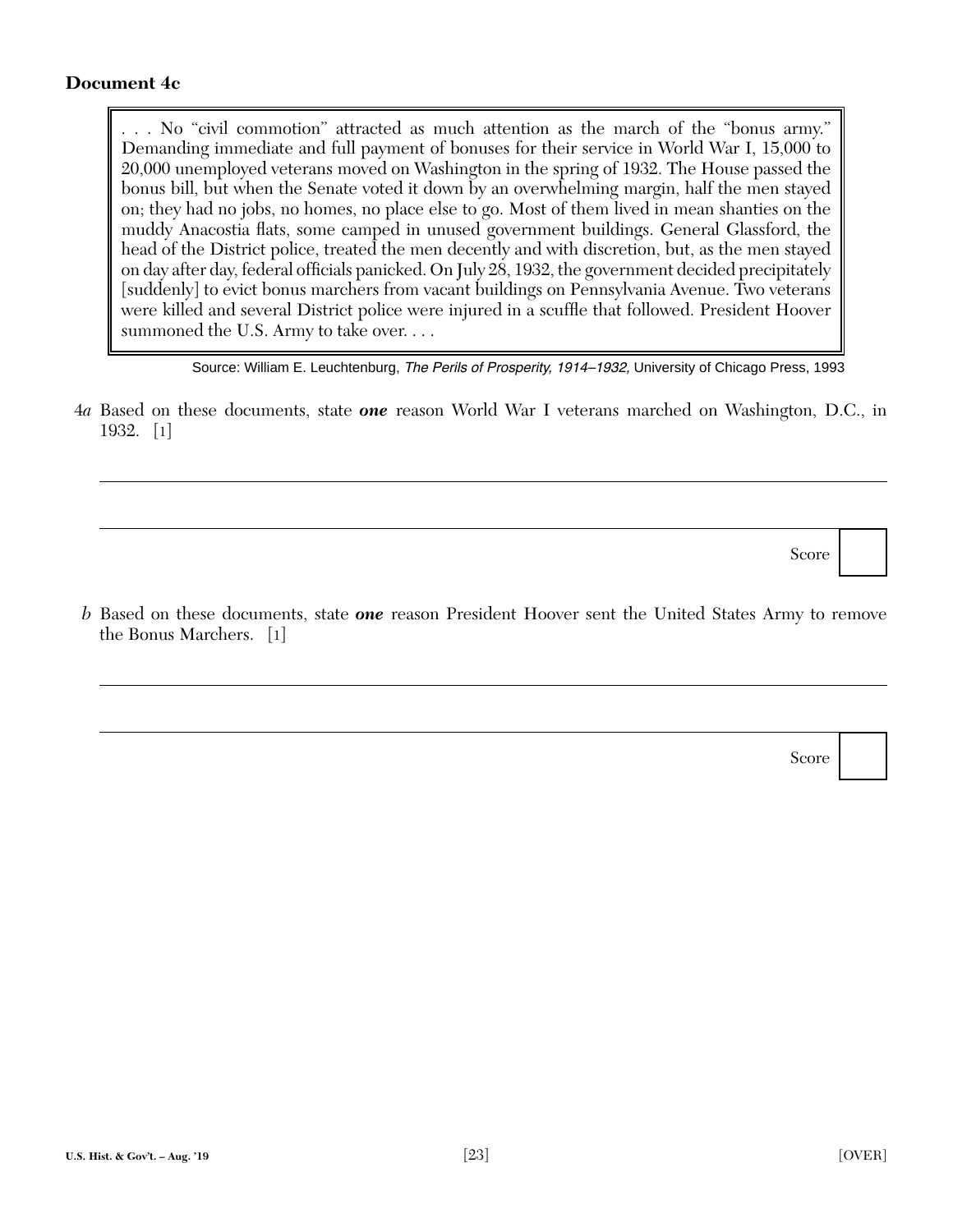#### **Document 5a**

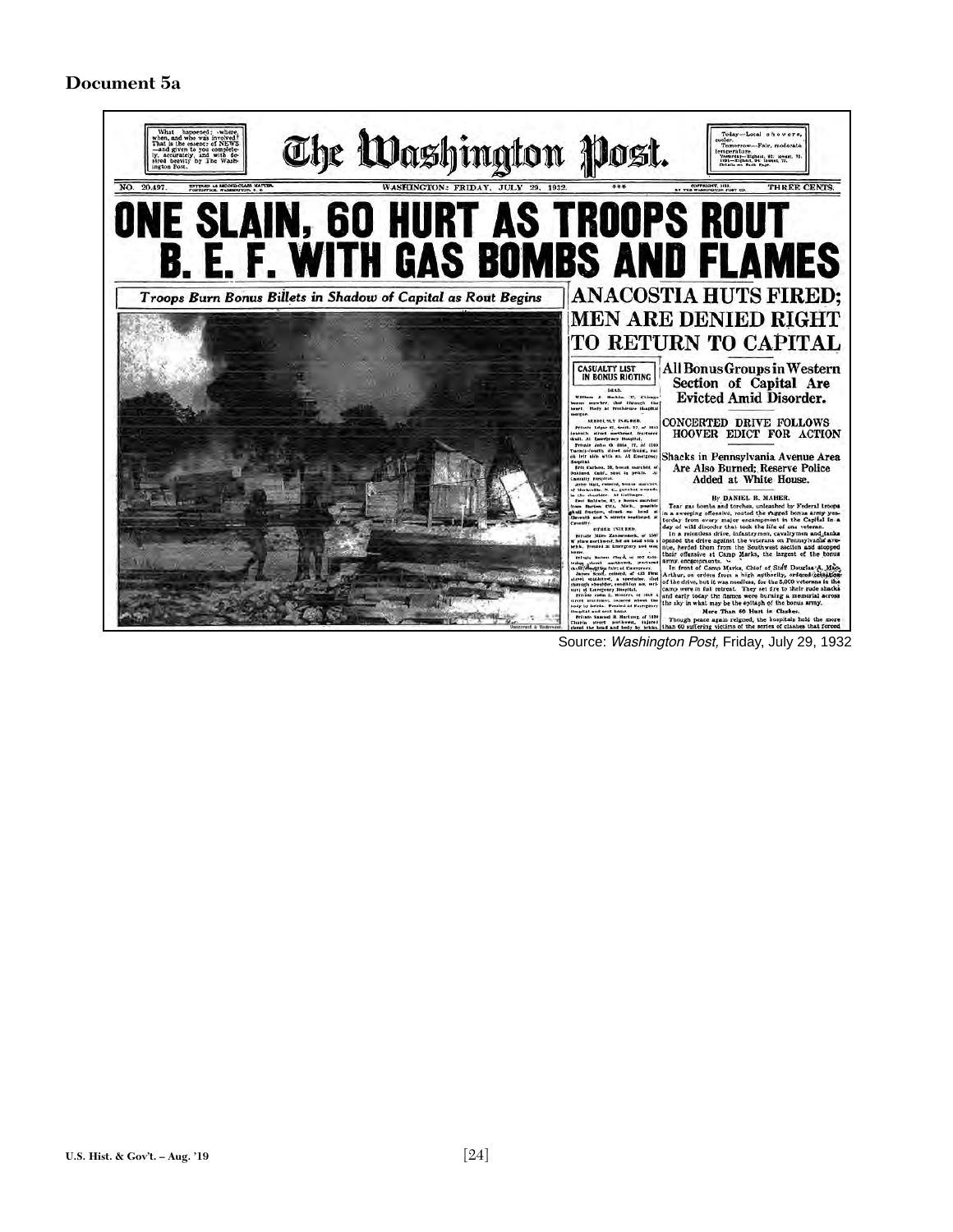# **Document 5b**

. . .A storm of protest followed. Americans who viewed the photographs and read the reports over the next few days found the actions of their government inexcusable. Any remaining faith they still had in Washington was now called into question, especially when Hoover and MacArthur attempted to justify their orders by saying that the marchers were criminals and communists. Far from a revolutionary crowd, the veterans seemed to most people to be little different than the rest of the nation: they had no work and they wanted to feed their families. Squeezed from all directions, the people needed an ally—desperately—and in the Democratic candidate for president in 1932, they finally found one.  $\dots$ 

Source: Peter Jennings and Todd Brewster, The Century, Doubleday, 1998

 5 According to these documents, what were *two* reasons many Americans thought the government's action against the veterans was wrong? [2]

| -   |       |  |
|-----|-------|--|
|     |       |  |
|     | Score |  |
| (2) |       |  |
|     |       |  |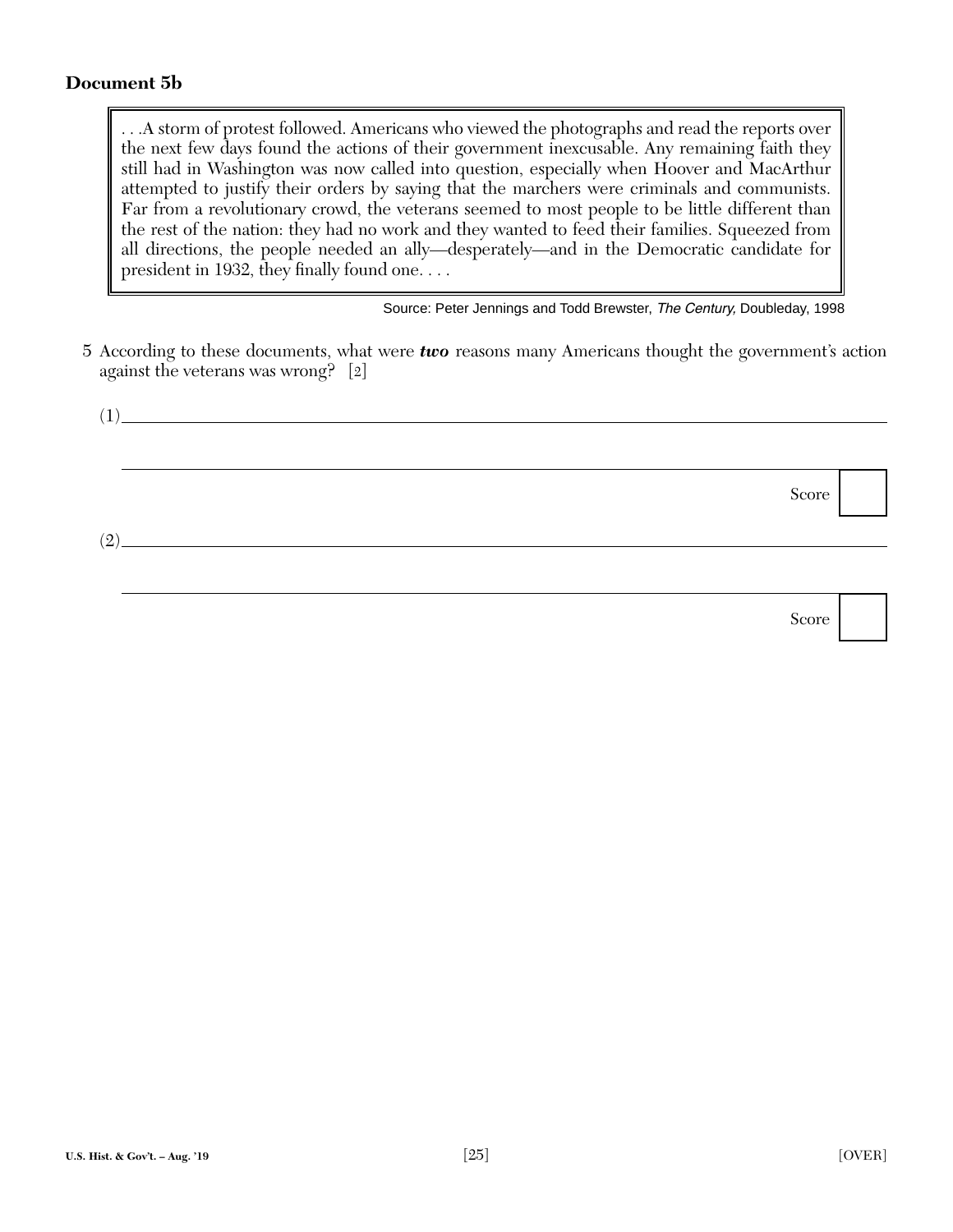# **Document 6**

. . . American history is punctuated by moments and incidents that become prisms through which larger events are better understood—the Boston Tea Party, Nat Turner's Rebellion, the Alamo, John Brown's Raid. The march of the Bonus Army belongs in such company. But its significance has been obscured [dimmed] by time, even to its direct beneficiaries—the millions of later veterans whose bonus would be the GI Bill and the benefits that have followed to the present day. And, its legacy is everlasting. The First Amendment of the Constitution grants Americans the right "to petition the government for redress of grievances." Millions of Americans have since peacefully marched on Washington in support of various causes, their way paved by the veterans of 1932.

Source: Paul Dickson and Thomas B. Allen, The Bonus Army: An American Epic, Walker and Company, 2004

6 According to Paul Dickson and Thomas B. Allen, what was *one* impact of the Bonus Army? [1]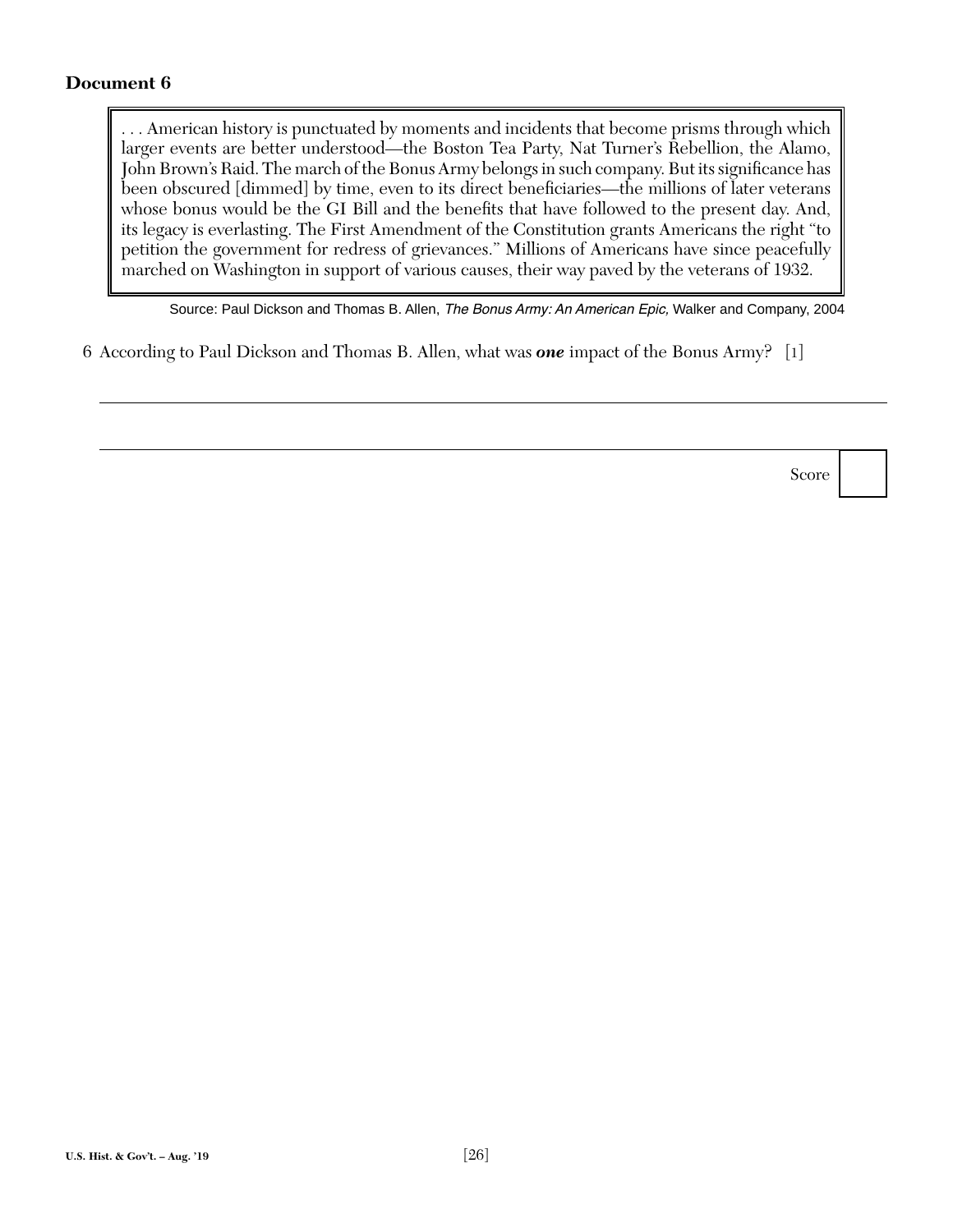# **Document 7a**

In 1941, civil rights activist A. Philip Randolph demanded an end to racial segregation in the Armed Forces.

. . . Roosevelt ignored Randolph's call for a desegregated army. By that time, all branches of the military separated black soldiers into their own units, deployed them on segregated trains, and housed them in old, dilapidated barracks. Most black soldiers served as stewards and cooks or performed menial labor such as maintaining latrines [bathrooms]. As late as 1940, the U.S. armed services included only five black commissioned officers, including Benjamin O. Davis, Sr., the first African-American to reach the rank of general, and Benjamin O. Davis, Jr., the 20th century's first black graduate of West Point. Military leaders routinely denied black soldiers entry into many training classes that would have enabled them to advance in rank. . . .

Source: Mark Bauerlein et al., Civil Rights Chronicle: The African American Struggle for Freedom, Legacy, 2003

# **Document 7b**

 $(2)$ 

 $(1)$ 

. . . Not surprisingly, black organizations pressed hard for equality within the armed services. They viewed the military as a key institution in American life. A direct arm of the government, and a direct expression of the people, it personified the democratic values for which the United States fought. Ending racial discrimination in the armed forces would have a powerful effect on civil society. Moreover, if blacks made an equal contribution to the war effort, their claim to full citizenship would be much stronger. . . .

Source: Adam Fairclough, Better Day Coming: Blacks and Equality, 1890–2000, Viking, 2001

 7 Based on these documents, what were *two* reasons African American civil rights leaders called for an end to racial segregation in the Armed Forces? [2]

Score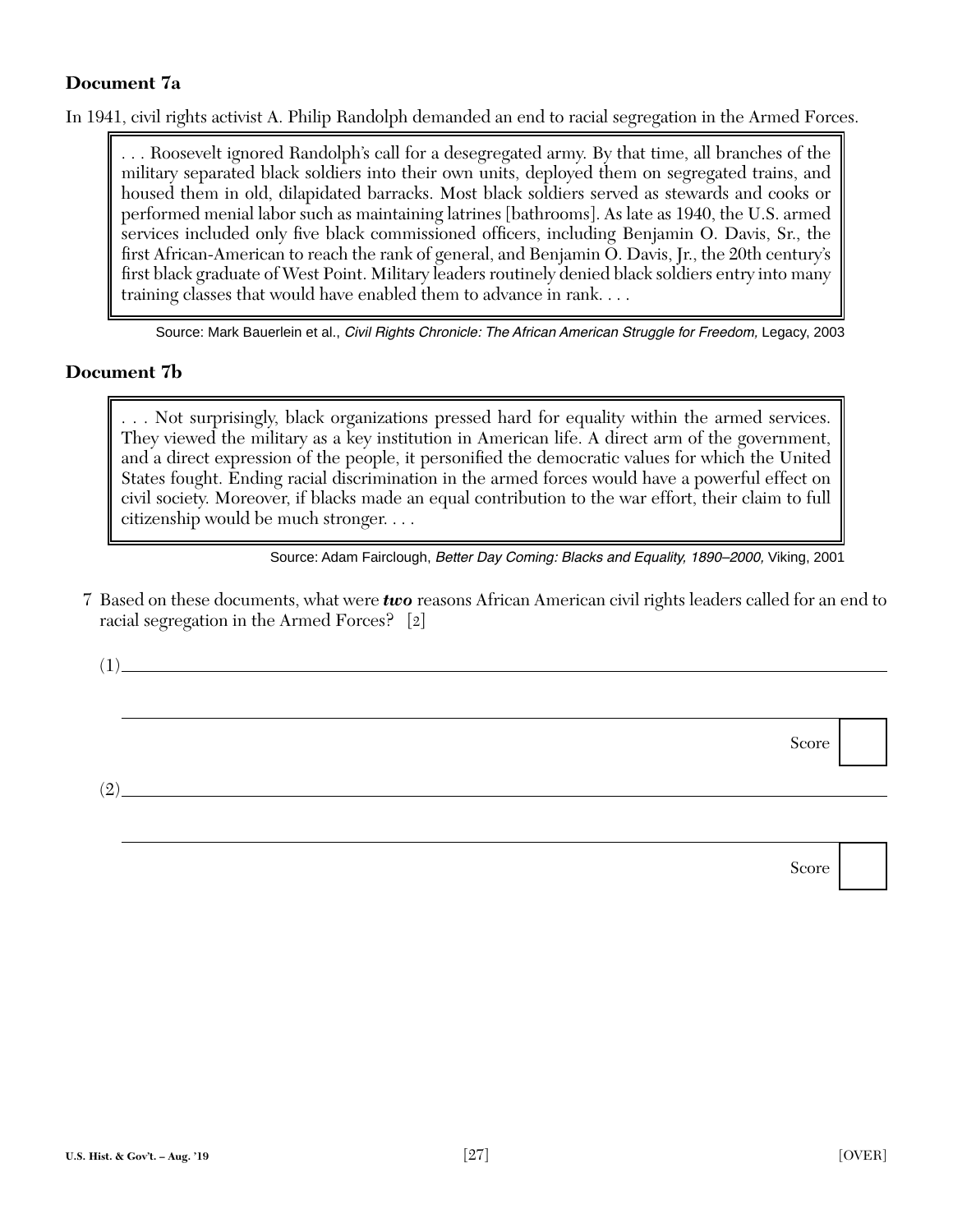# **Document 8a**

Following World War II, on orders from President Truman, the Army, Navy, and Air Force abolished their traditional Jim Crow units and with very little fanfare integrated themselves. On a recent [September 1963] 3,200-mile tour of the South, we viewed the impressive results.

 We saw Negro and white servicemen eating at the same mess-hall tables, drinking at the same on-base bars, playing ball on the same teams. They sleep in the same barracks, share lavatories and showers, borrow money from one another until pay day.

 In on-base homes assigned without regard for race, white and Negro families live next door to one another, baby-sit for one another, watch TV together, share backyard barbecues. They swim together in on-base pools, worship together in military chapels. Their children play and squabble happily together on the lawns, attend on-base schools and Sunday schools together. All this has for years been accepted practice on military bases, including many in the Deep South. . . .

> Source: Ruth and Edward Brecher, "The Military's Limited War Against Segregation," Reporting Civil Rights, The Library of America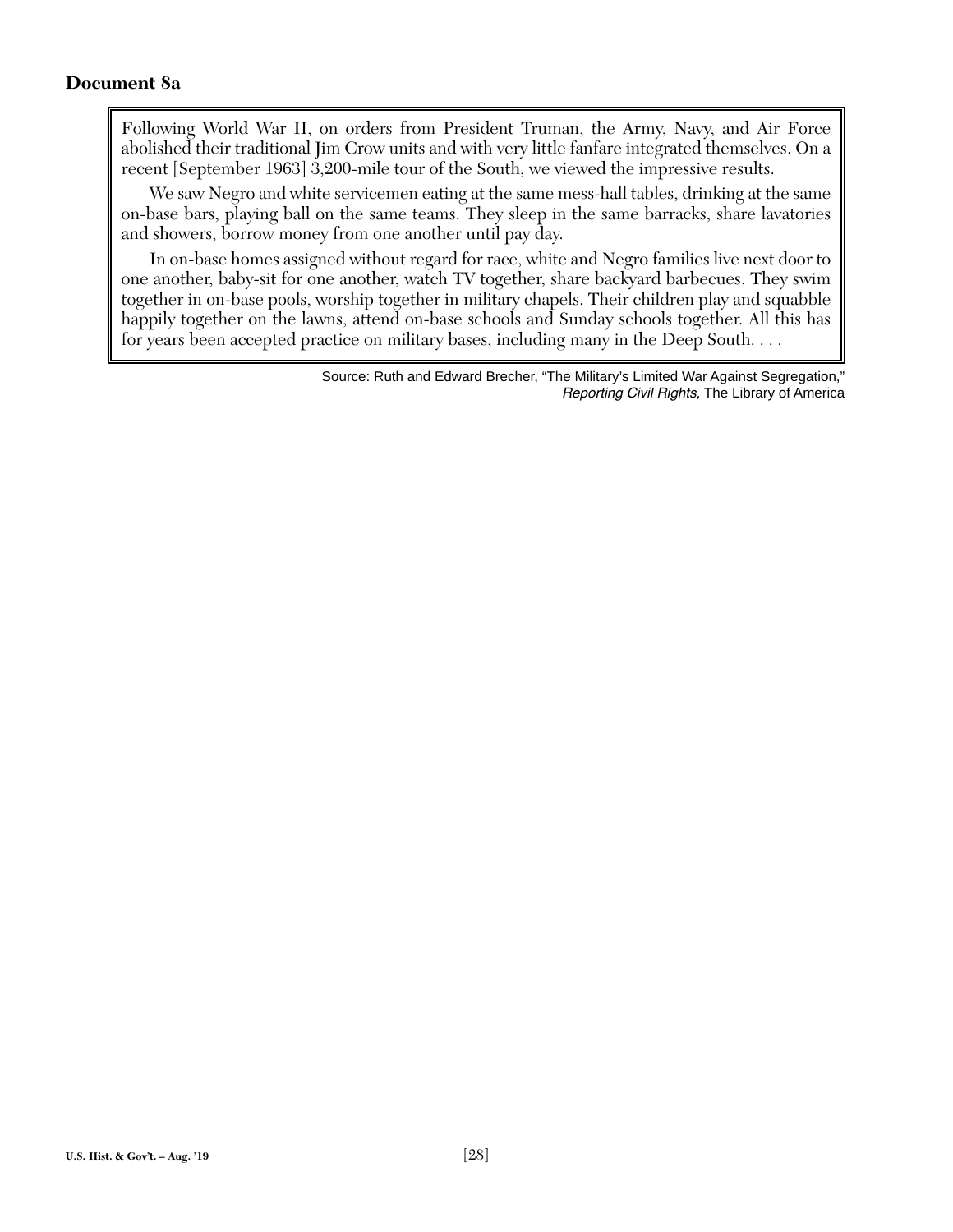# **Document 8b**



**Soldiers from the U.S. Army·s Integrated Second Infantry Division in Korea**

Source: Defense Media Network (adapted)

 8 Based on these documents, what were *two* results of President Harry Truman's executive order abolishing segregated "Jim Crow units" in the military? [2]

|     | Score |  |
|-----|-------|--|
| (2) |       |  |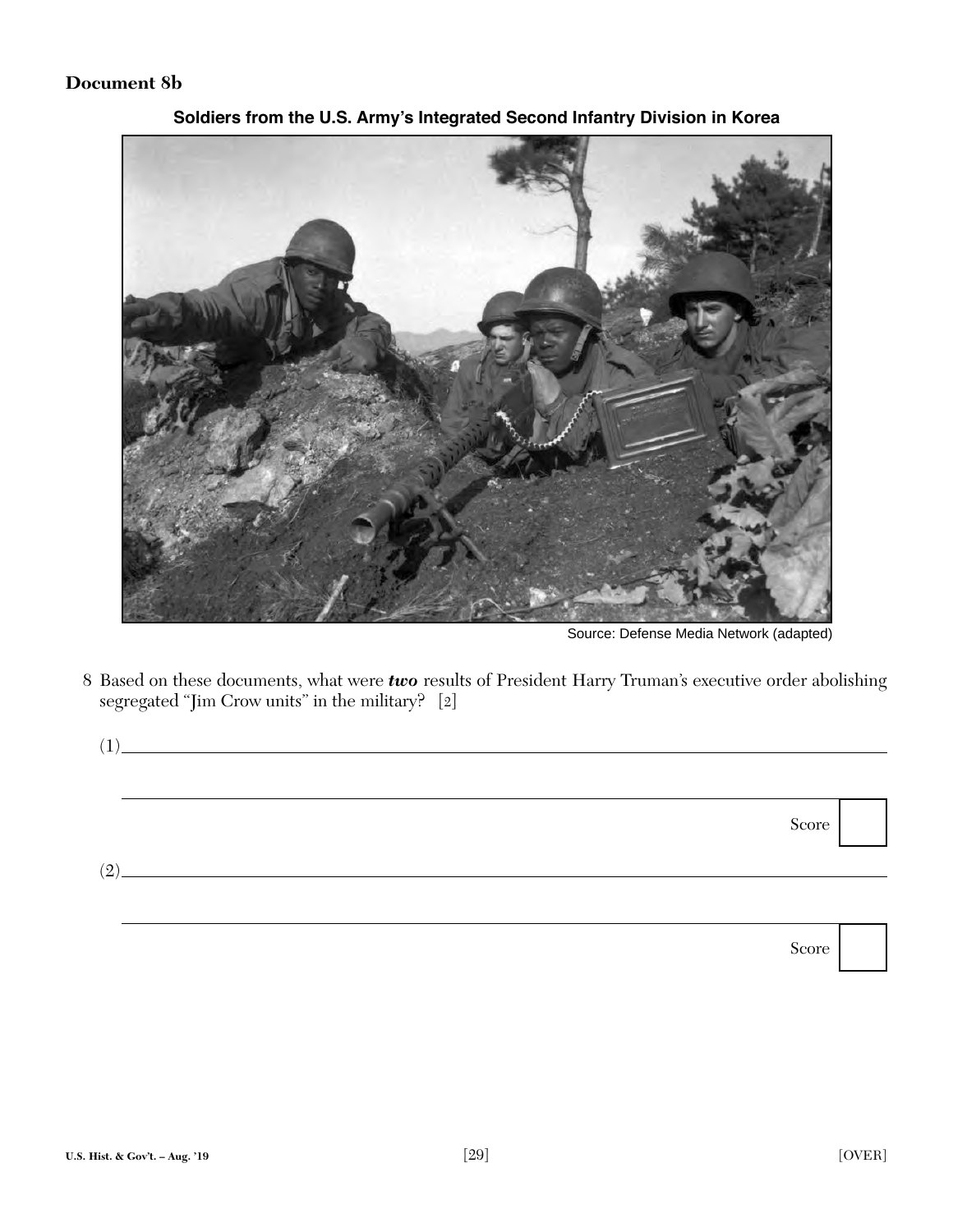# **Document 9**

. . .The military's last all-black unit disbanded in 1954, and the services, with the exception of the navy, which lagged somewhat behind, recruited African Americans for all specialties. Acceptance in the ranks did not, however, mean acceptance in communities adjacent to military installations. While black service personnel had equal access to integrated military family quarters on bases, they faced the same discrimination in housing in local civilian communities that had always existed. . . .

 Black military personnel also faced discrimination in furthering their own education. Universities near military installations, especially in the South, refused to accept black students.

 Outside the gates of their bases, black military personnel found that civilian communities treated them in the same manner as they did their local minority population. Jim Crow laws, again mostly in the South but to some degree throughout the country, separated black from white in shopping, eating, housing, transportation, and recreational facilities. Frequently these public areas exhibited Whites Only signs, and the towns had police more than willing to enforce these policies. . . .

 The arrival of the 1960s brought increased impatience in the black military and civilian communities. Protests continued, with sit-ins the dominant form of nonviolent action as blacks and their supporters challenged local Jim Crow laws restricting their access to eating establishments and other public facilities. . . .

> Source: Lt. Colonel (Ret.) Michael Lee Lanning, The African-American Soldier: From Crispus Attucks to Colin Powell, Citadel Press, 2004 (adapted)

 9 According to Michael Lee Lanning, what was *one* way discrimination against African Americans continued after President Truman's executive order? [1]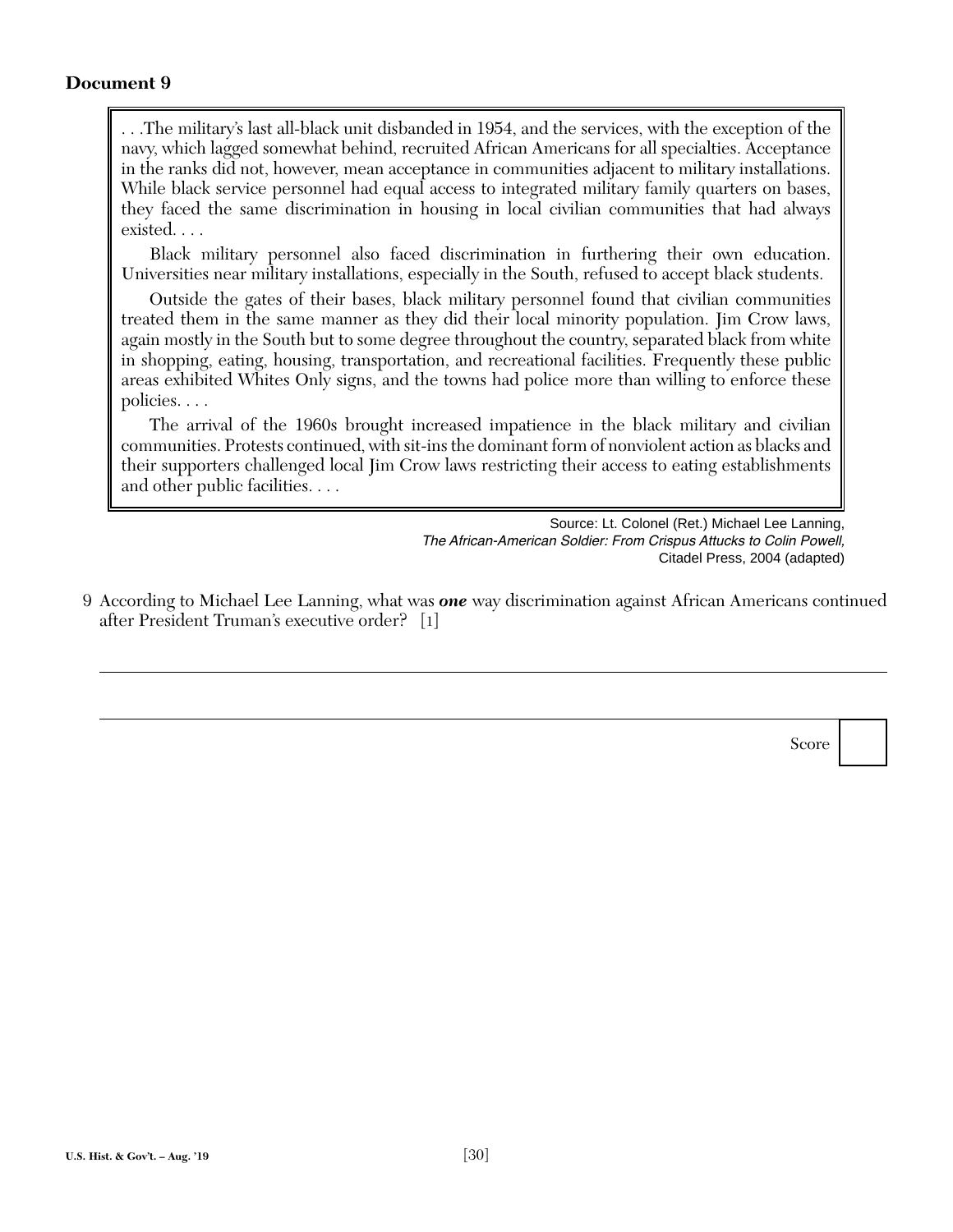# **Part B Essay**

*Directions:* Write a well-organized essay that includes an introduction, several paragraphs, and a conclusion. Use evidence from *at least four* documents in your essay. Support your response with relevant facts, examples, and details. Include additional outside information.

# **Historical Context:**

The president of the United States has been granted power as the commander in chief by the Constitution. Although the president has used his military powers to commit troops overseas, he has also used this power to respond to domestic challenges. These challenges have included *President Grover Cleveland and the Pullman strike, President Herbert Hoover and the Bonus Army,* and *President Harry Truman and segregation in the armed forces.*

**Task:** Using the information from the documents and your knowledge of United States history, write an essay in which you

Select *two* domestic challenges mentioned in the historical context and for *each*

- Describe the historical circumstances that led to the president's action
- Discuss how the president's action influenced the United States and/or American society

# **Guidelines:**

# **In your essay, be sure to**

- Develop all aspects of the task
- Incorporate information from *at least four* documents
- Incorporate relevant outside information
- Support the theme with relevant facts, examples, and details
- Use a logical and clear plan of organization, including an introduction and a conclusion that are beyond a restatement of the theme